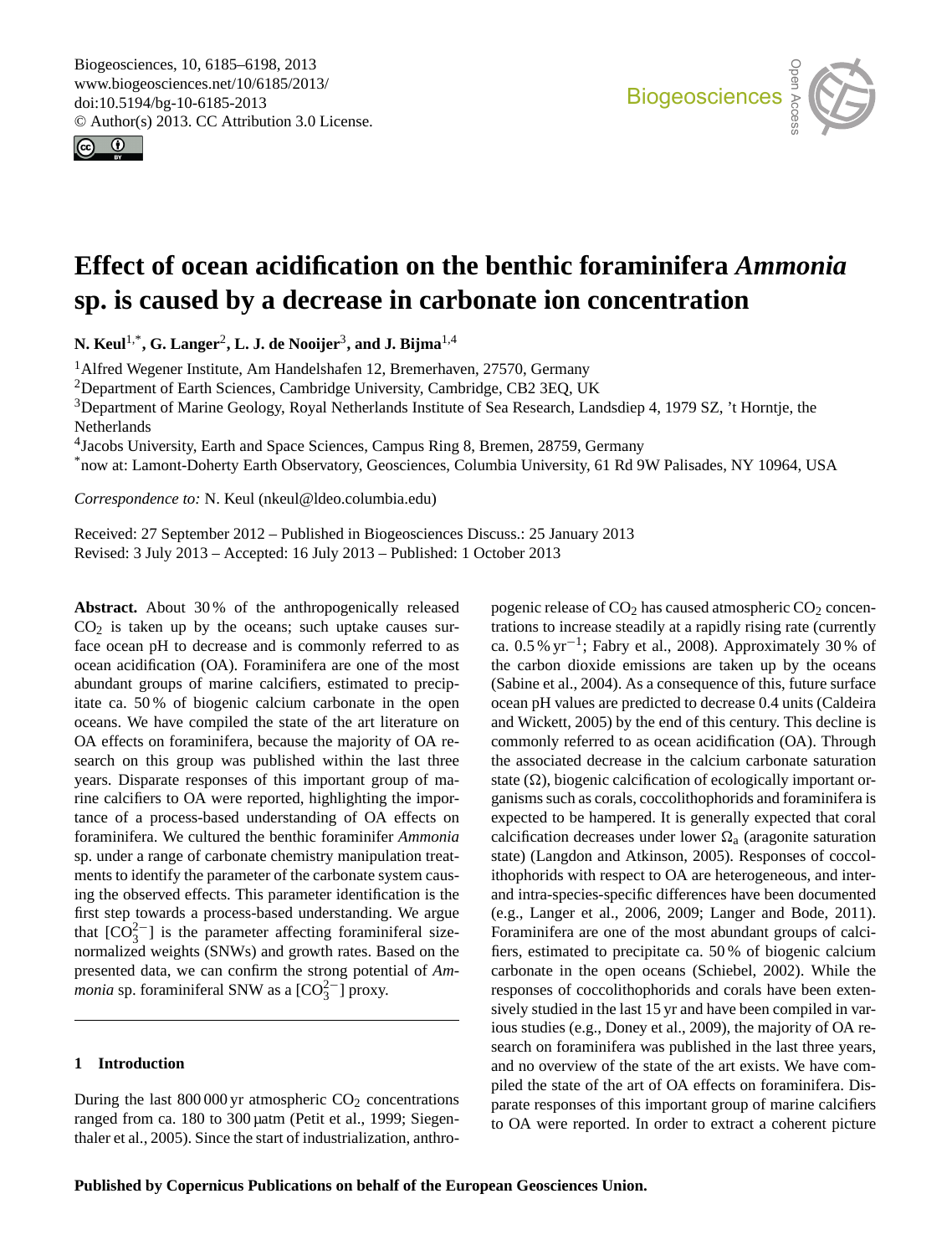of OA effects on foraminifera from this wide spectrum of responses, it will ultimately be necessary to develop a processbased understanding of OA effects. The first step is the identification of the parameter of the carbonate system that causes the effects. Most carbonate chemistry perturbation experiments are characterized by a simultaneous change in several parameters of the carbonate system. This makes it impossible to separate, for example, carbonate ion effects from pH effects and to develop a process-based understanding of OA effects on foraminifera. We have conducted carbonate chemistry perturbation experiments with the benthic foraminifer *Ammonia molecular type T6*, further referred to as *Ammonia* sp. [\(Hayward et al.,](#page-11-3) [2004\)](#page-11-3) (please note that this species is also referred to as *Ammonia tepida* in other studies, e.g., [de Nooi](#page-11-4)[jer et al.,](#page-11-4) [2007;](#page-11-4) [Dissard et al.,](#page-11-5) [2010;](#page-11-5) [Dueñas-Bohórquez et al.,](#page-11-6) [2011;](#page-11-6) [Raitzsch et al.,](#page-12-8) [2010\)](#page-12-8). We were following both the classical approach (i.e., co-varying  $[CO_3^{2-}]$  and pH) as well as keeping pH constant while varying  $[CO_3^{2-}]$  to overcome this problem. The experimental setup used here allows us to distinguish between  $[CO_3^{2-}]$  and pH effects and potentially to identify a single parameter causing observed effects on *Ammonia* sp. [\(Langer and Bode,](#page-12-6) [2011\)](#page-12-6).

# **2 Material and methods**

# **2.1 Sample collection and culturing**

Surface sediments were collected in the Wadden Sea near Dorum, Germany, between January and May 2011 and kept at  $10\degree C$  as stock cultures after the removal of macrofauna. Living specimens (identified by their brightly colored yellow cytoplasm and pseudopodial activity) of *Ammonia* sp. were isolated from the stock cultures [\(de Nooijer et al.,](#page-11-4) [2007;](#page-11-4) [Raitzsch et al.,](#page-12-8) [2010;](#page-12-8) [Dueñas-Bohórquez et al.,](#page-11-6) [2011\)](#page-11-6) using a 230 µm screen and transferred to well plates at 25 ◦C. Approximately 10 % of the specimens reproduced asexually after about one week. Juveniles were kept for an additional 2– 3 days until they added another  $\sim$  3 chambers before they were transferred to culture experiments. Our culturing experience has shown that foraminifera have a high mortality when transferred into experimental conditions earlier than this ontogenetic stage.

# **2.2 Seawater preparation**

Sterile-filtered (0.2 µm pore size) North Sea seawater was used to prepare culture media for the experiments as described in [Keul et al.](#page-12-9) [\(2013\)](#page-12-9). The manipulated seawater was filled headspace-free into borosilicate flasks, sealed gas-tight with Teflon-lined caps and kept at  $3^{\circ}$ C until used in the experiments. Two different carbonate chemistry perturbations were carried out, with four treatment levels each, leading to a total of eight treatments (Table 1):

- 1. TA manipulation: seawater with a range of pHs and  $[CO<sub>3</sub><sup>2</sup>$  (4 in total), while total inorganic carbon concentration remained constant (TA denotes total alkalinity).
- 2. pH-stable manipulation: 4 treatments where DIC (dissolved inorganic carbon) and TA were manipulated in a way that pH was kept constant while the accompanying  $pCO<sub>2</sub>$  values matched those of the TA manipulation.

# **2.3 Experimental setup and culturing**

Long-term carbonate chemistry perturbation experiments require a special experimental setup, allowing stable carbonate system parameters over a long time period. We have constructed an experimental setup (Fig. [1\)](#page-2-0) to allow for stable carbonate system parameters over long incubation periods and to ensure accessibility of the individuals (for feeding, regular water changes, etc). Asexually reproduced juveniles were placed into petri dishes containing the manipulated seawater and placed into one of four gas-tight boxes. A gas mixing system provided a steady gas flow  $(60L h^{-1})$ ; see [Hoppe et al.,](#page-12-10) [2012](#page-12-10) for a description of the gas flow controller) into the gas-tight boxes, at four different  $pCO_2$  concentrations (Table 1). Flow rate was constant and allowed a replacement of air inside the box every 10 minutes. Culturing took place in a temperature-controlled room at 26 ◦C with a natural day/light cycle (12 h/12 h). Supplied  $pCO_2$  of the gas mixtures was checked regularly. Borosilicate bottles containing the manipulated seawater were stored open in the boxes prior to water exchange to allow for pre-equilibration. Pre-equilibrated seawater was used to exchange the water in the petri dishes every 2–3 days. Foraminifera were fed photosynthetically inactive (heat sterilized) algae (*Dunaliella salina*) after the water was changed. To minimize potential effects of bacteria growing on the bottom of the dishes, petri dishes were exchanged every two weeks. The culturing period lasted for 59–96 days.

# **2.4 Sample analysis**

# **2.4.1 Carbonate chemistry**

DIC samples were filled headspace-free into acid-washed 13 mL borosilicate flasks and kept at  $0^{\circ}$ C until measurement (within days). DIC was measured in duplicates photometrically [\(Stoll et al.,](#page-12-11) [2001\)](#page-12-11) with a QuaAAtro autoanalyzer (Seal Analytical, Mequon, USA); average precision is  $10 \mu$ mol kg-sw<sup>-1</sup> based on repeated measurements of an in-house standard. Corrections for inaccuracies in the measurements were carried out by measuring Batch No. 54 of A. Dickson's CRMS (Certified Reference Material Seawater, Marine Physical Laboratory, Scripps Institution of Oceanography). A two-point NBS-calibrated glass electrode (Schott Instruments, Mainz, Germany) interfaced to a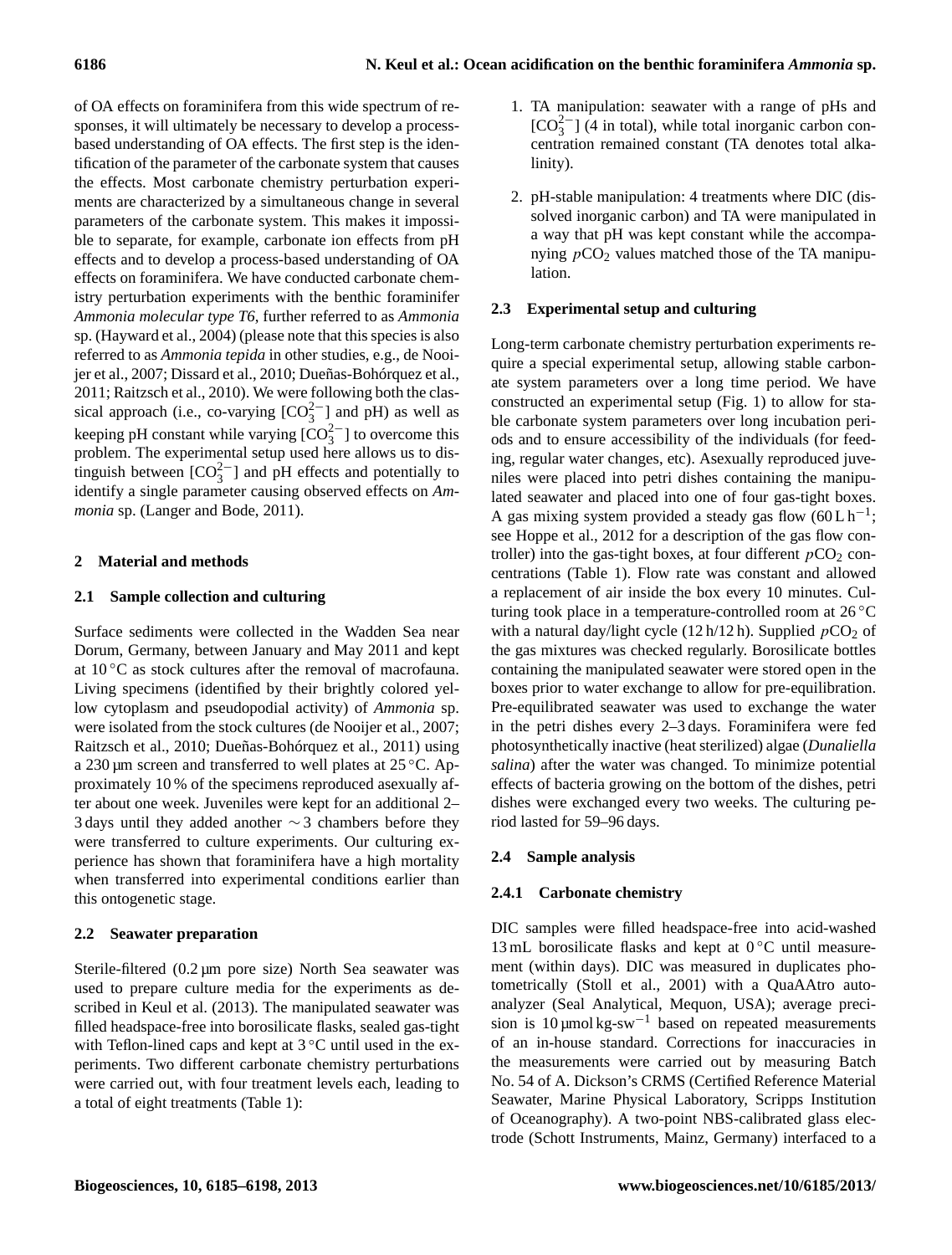**Table 1.** Upper part: calculated and measured carbonate chemistry parameters of the eight treatments. "Nominal"  $pCO_2$  refers to the  $pCO_2$ supplied by the gas mixing system. A variety of input parameters (here pH and DIC) can be used to calculate the carbonate system and can be found in the supporting online material of Keul et al. (2013). Lower part: mean physiological parameters and 2 SE (standard errors).

| Treatments                                          |                |                     |                          |       |       |                |                |       |
|-----------------------------------------------------|----------------|---------------------|--------------------------|-------|-------|----------------|----------------|-------|
|                                                     | A <sub>1</sub> | A <sub>2</sub>      | A <sub>3</sub>           | A4    | B1    | B <sub>2</sub> | B <sub>3</sub> | B4    |
|                                                     |                | Seawater parameters |                          |       |       |                |                |       |
| $pCO2$ (µatm) "nominal"                             | 180            | 380                 | 950                      | 1400  | 180   | 380            | 950            | 1400  |
| $pCO2$ (µatm)                                       | 217            | 479                 | 850                      | 1301  | 63    | 396            | 829            | 1252  |
| $CO_3^{2-}$ (µmolkg-sw <sup>-1</sup> )              | 401            | 224                 | 136                      | 88    | 21    | 152            | 405            | 563   |
| $HCO_3^-$ (µmol kg-sw <sup>-1</sup> )               | 1798           | 1999                | 2073                     | 2063  | 223   | 1499           | 3536           | 5131  |
| $DIC$ (µmol kg-sw <sup>-1</sup> )                   | 2205           | 2236                | 2232                     | 2187  | 246   | 1662           | 3965           | 5729  |
| TA ( $\mu$ molkg-sw <sup>-1</sup> )                 | 2747           | 2535                | 2400                     | 2277  | 342   | 1884           | 4436           | 6343  |
| pH (total scale)                                    | 8.32           | 8.02                | 7.79                     | 7.60  | 7.95  | 7.98           | 8.03           | 8.01  |
| $\Omega_{\rm c}$                                    | 9.8            | 5.5                 | 3.3                      | 2.2   | 0.5   | 3.7            | 9.9            | 13.8  |
| $\lceil Ca^{2+} \rceil$ (mol kg-sw <sup>-1</sup> )  | 0.009          | 0.009               | 0.009                    | 0.009 | 0.009 | 0.009          | 0.009          | 0.008 |
|                                                     |                |                     | Physiological parameters |       |       |                |                |       |
| $n$ (number of specimens)                           | 15             | 14                  | 37                       | 39    | 36    | 21             | 19             | 24    |
| Final weight $(\mu g)$                              | 7.3            | 6.1                 | 5.1                      | 6.3   | 3.4   | 5.3            | 7.3            | 5.3   |
| 2SE                                                 | 2.1            | 1.4                 | 0.9                      | 1.0   | 0.5   | 1.6            | 1.4            | 1.5   |
| Final length $(\mu m)$                              | 288            | 255                 | 252                      | 280   | 247   | 288            | 280            | 229   |
| 2SE                                                 | 27             | 29                  | 19                       | 18    | 26    | 32             | 31             | 28    |
| Growth rate $(10^{-2} \,\text{µg}\,\text{µm}^{-1})$ | 11.20          | 7.28                | 7.55                     | 9.71  | 5.99  | 9.33           | 12.75          | 9.01  |
| 2SE                                                 | 3.17           | 2.34                | 1.17                     | 1.43  | 0.89  | 2.72           | 2.53           | 2.56  |
| SNW $(10^{-2} \,\text{µg}\,\text{µm}^{-1})$         | 2.41           | 2.19                | 1.89                     | 2.14  | 1.33  | 1.70           | 2.48           | 2.29  |
| 2SE                                                 | 0.48           | 0.37                | 0.23                     | 0.24  | 0.14  | 0.33           | 0.38           | 0.67  |



<span id="page-2-0"></span>**Fig. 1.** Culturing setup: juvenile foraminifera were placed into petri dishes containing the manipulated seawater and placed into one of four gas-tight boxes, which were supplied with air of four different  $pCO<sub>2</sub>$  concentrations (Table 1) by a gas mixing system. Borosilicate bottles containing the manipulated seawater were stored open in the boxes prior to water exchange in the culturing petri dishes to allow for pre-equilibration. Please note that  $pCO<sub>2</sub>$  values given in the figure represent those supplied by the gas mixing system ("nominal" values in Table 1). The actual  $pCO<sub>2</sub>$  value in the culturing petri dishes differs from these idealized values (see Table 1).

WTW pH-meter was used to measure pH potentiometrically. Simultaneous measurement of a seawater buffer (Tris/Tris-HCl prepared according to the recipe described in [Dickson](#page-11-7) [et al.,](#page-11-7) [2007\)](#page-11-7) allowed conversion of the pH values to the total scale. All pH values reported are on the total scale. Salinity

and temperature were measured with a conductivity meter (WTW Multi 340i), interfaced with a TetraCon 325 sensor. pH and DIC [\(Hoppe et al.,](#page-12-10) [2012\)](#page-12-10) were used to calculate the carbonate system parameters  $(CO<sub>2</sub>SYS$  program, adapted to Excel by [Pierrot et al.,](#page-12-12) [2006\)](#page-12-12). The equilibrium constants for K1 and K2 of [Mehrbach et al.](#page-12-13) [\(1973\)](#page-12-13) as reformulated by [Dickson and Millero](#page-11-8) [\(1987\)](#page-11-8) were used.

#### **2.4.2 Growth rate and size-normalized weight**

Foraminiferal tests were soaked in concentrated NaOCl for ca. 20 min until all organic remains were removed (visual verification under the stereomicroscope), washed three times in deionized water and dried at room temperature over night. Sizes were measured under a stereomicroscope (Zeiss Stemi SV 11) using a Pyser bar scale, with a precision of  $\pm$ 7.4 µm under the used magnification of 66 $\times$ . Individual tests were weighed using an Ultra-Microbalance (Mettler Toledo UMX 2), with a precision of  $0.1 \mu$ g.

Different terms are used in the literature to describe the rate of growth of foraminifera: growth rate, calcification rate and precipitation rate are among the commonly used terms, which, however, are not formally defined and thusly often confused with each other. We define *growth rate* as the amount of growth (here calculated as the increase in shell weight) of the whole specimen over time, whereas *chamber formation rate* is defined as the weight increase in calcium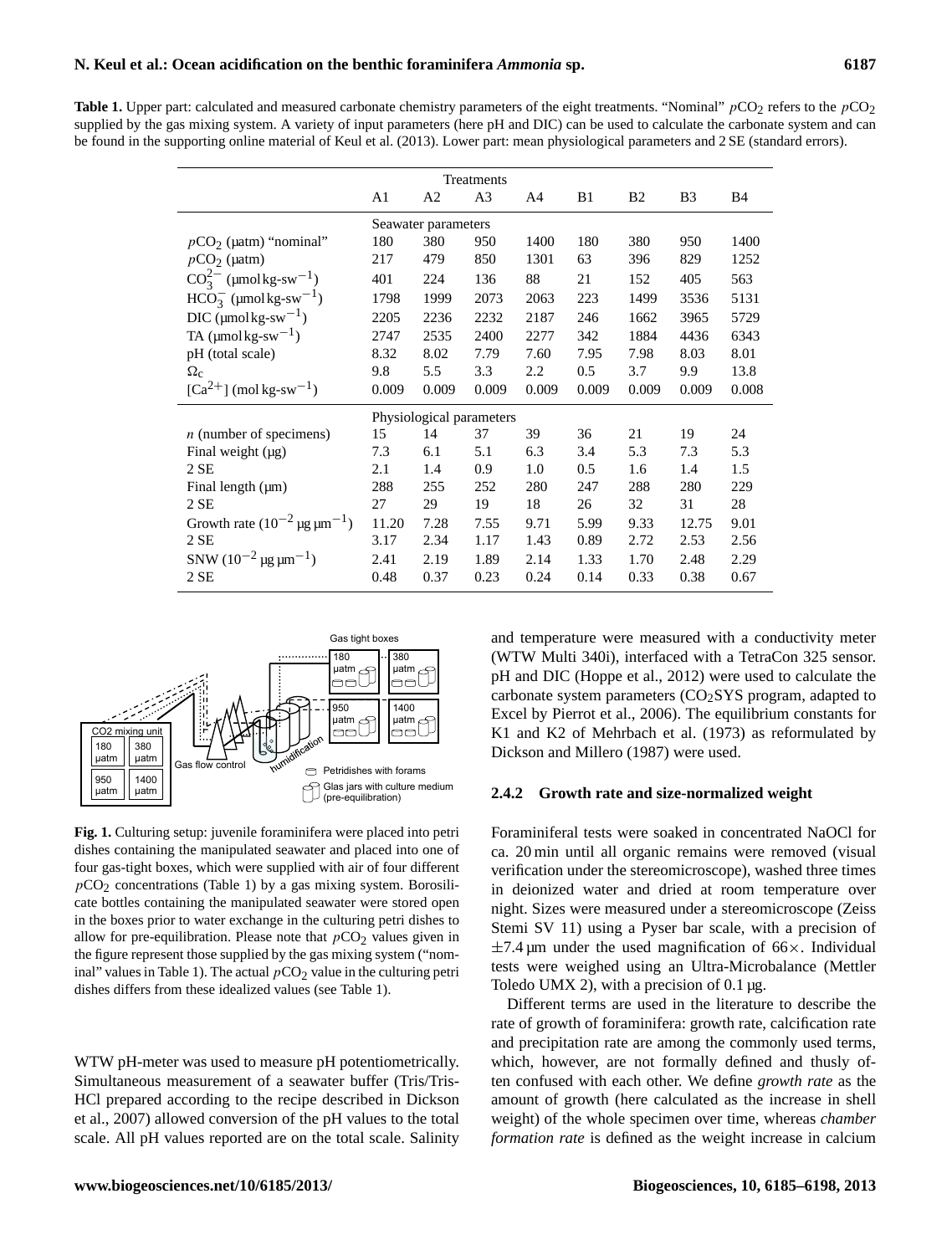carbonate during chamber formation. While these two parameters can be measured (e.g., [Glas et al.,](#page-11-9) [2012;](#page-11-9) [Ander](#page-11-10)[son and Faber,](#page-11-10) [1984\)](#page-11-10), the assessment of the rate of biogenic precipitation of calcium carbonate is complicated, since biogenic calcium carbonate precipitation is mediated by organic membranes, whose contribution (e.g., surface area) cannot be determined experimentally (see, e.g., [Cuif et al.,](#page-11-11) [2011](#page-11-11) for an overview). Growth rates were calculated from the incubation period of individual shells and final shell weight and have the unit  $\mu$ g day<sup>-1</sup> ind<sup>-1</sup> (ind = individual). (Please note that we assumed a constant initial weight since foraminifera were inserted to the experiment at the same development stage, allowing a comparison of growth rates. From the relationship between weight and size of specimen at the end of the experiment, we have calculated that the initial weight was at most ca. 10 % of the final weight on average.) Foraminiferal shell weights increase with increasing shell diameter. The aim of size-normalized weight (SNW) is to remove this effect of shell diameter on the weight, making it possible to observe non-size-related variations in shell weight, for instance in shell thickness. Unfortunately the term *size-normalized weight* is used and defined incoherently in the literature; consequently a comparison of SNW between different studies might be hampered. We report SNW throughout this paper as the ratio of weight to diameter calculated for every specimen (unit µg  $\mu$ m<sup>-1</sup>).

# **2.5 Statistics**

All statistical tests were carried out using the statistics environment R [\(R Core Team,](#page-12-14) [2012\)](#page-12-14). An ANOVA (analysis of variance) was performed to determine an effect of carbonate chemistry parameters on measured variables (diameter, weight, growth rate, SNW). Data were log-transformed to ensure normally distributed data (Shapiro test,  $p > 0.05$ ). Both Levene and Fligner tests confirmed homogenous variances of the dataset. The null hypothesis of the ANOVA (all group means are equal) was rejected if  $p < 0.05$ . Tukey HSD (honestly significant difference) post hoc tests were performed to determine which means differed from each other. Linear regressions were performed with the built-in linear regression model. The homogeneity of regression slopes was assessed by means of a hoRS (homogeneity of regression slopes) model. The assumption of homogeneity of regression slopes was rejected if the respective  $p$  value was significant ( $p < 0.05$ ). Average values and 2 SE (standard error) are given throughout the text.

# **3 Results**

# **3.1 Carbonate chemistry**

Four  $pCO<sub>2</sub>$  levels were maintained in the airtight boxes in which the petri dishes containing foraminifera were placed during the culturing period (180–1400 µatm, *nominal* pCO2, Table 1). Due to in- and outgassing, the respective  $pCO<sub>2</sub>$ values of the culturing media were not exactly matching, in some treatments more than in others (especially the lowest  $pCO<sub>2</sub>$  values). However, in order to analyze the effect of individual carbonate chemistry parameters on foraminiferal calcification, obtaining similar ranges of selected parameters is crucial, which is given in our experimental setup. The variation in  $pCO<sub>2</sub>$  in the culturing seawater was in the same range as maintained in the boxes  $(61-1301 \mu atm)$ . pH was kept constant in the pH-stable manipulation  $(7.99 \pm 0.04)$ , while it varied in the TA manipulation between 7.60 at the highest and 8.32 at the lowest  $pCO<sub>2</sub>$  level. Carbonate ion concentration decreased with increasing  $pCO<sub>2</sub>$  in the TA manipulation  $(401-88 \,\mathrm{\mu mol\,kg\text{-}sw^{-1}})$ , whereas it increased with  $pCO_2$  in the pH-stable manipulation (21–563 µmol kgsw−<sup>1</sup> ). DIC was kept quasi-constant in the TA manipulation  $(2215 \pm 23 \,\text{\mu} \text{mol}\,\text{kg-sw}^{-1})$ , whereas it increased with  $pCO_2$ from 246 to 5729 µmol  $kg$ -sw<sup>-1</sup> in the pH-stable manipulation. TA increased from low to high  $pCO<sub>2</sub>$  by almost a factor of 20 in the pH-stable manipulation (342–6343 µmol kgsw−<sup>1</sup> ). The range in the TA manipulation with 470 µmol kgsw<sup>-1</sup> was comparably small.  $\Omega_c$  (calcite saturation state) was in all treatments  $> 1$  with a range of  $\Omega_c = 2.2 - 13.8$ , despite treatment B1, where the culturing media were undersaturated with respect to calcite ( $\Omega_c = 0.5$ ).

# **3.2 Physiological responses**

Detailed growth characteristics such as calcification rates versus growth rates, carbonate chemistry factors influencing growth and the variability of all these amongst juvenile foraminifera have not been assessed yet for most foraminiferal species. In general, we observed a high variability in final shell diameter and weight among specimens (Table 1). Consequently, linear regression of individual growth characteristics (final diameter and weight, and factors such as SNW and growth rates derived thereof) versus carbonate chemistry parameters yields relatively low  $R^2$  values (Table 2). If the observed high variability in growth characteristic was due to the effects of the carbonate chemistry manipulation, the control group A2 should display the lowest variability. Since this was not the case, we can assume that the observed variability has not been induced by our treatments and is a natural characteristic among the offspring of *Ammonia* sp. Table 2 contains the statistical output of a linear regression model performed on the average growth characteristics (length, weight, growth rate, SNW) versus carbonate chemistry parameters (as listed in Table 1).

# **3.2.1 Length and weight**

Average final diameter varied between  $247 (\pm 26)$  µm and  $288 (\pm 26)$  µm (Table 1). There was no statistically significant effect of any carbonate chemistry parameter on the final diameter ( $p > 0.05$ ). Consequently, no linear regressions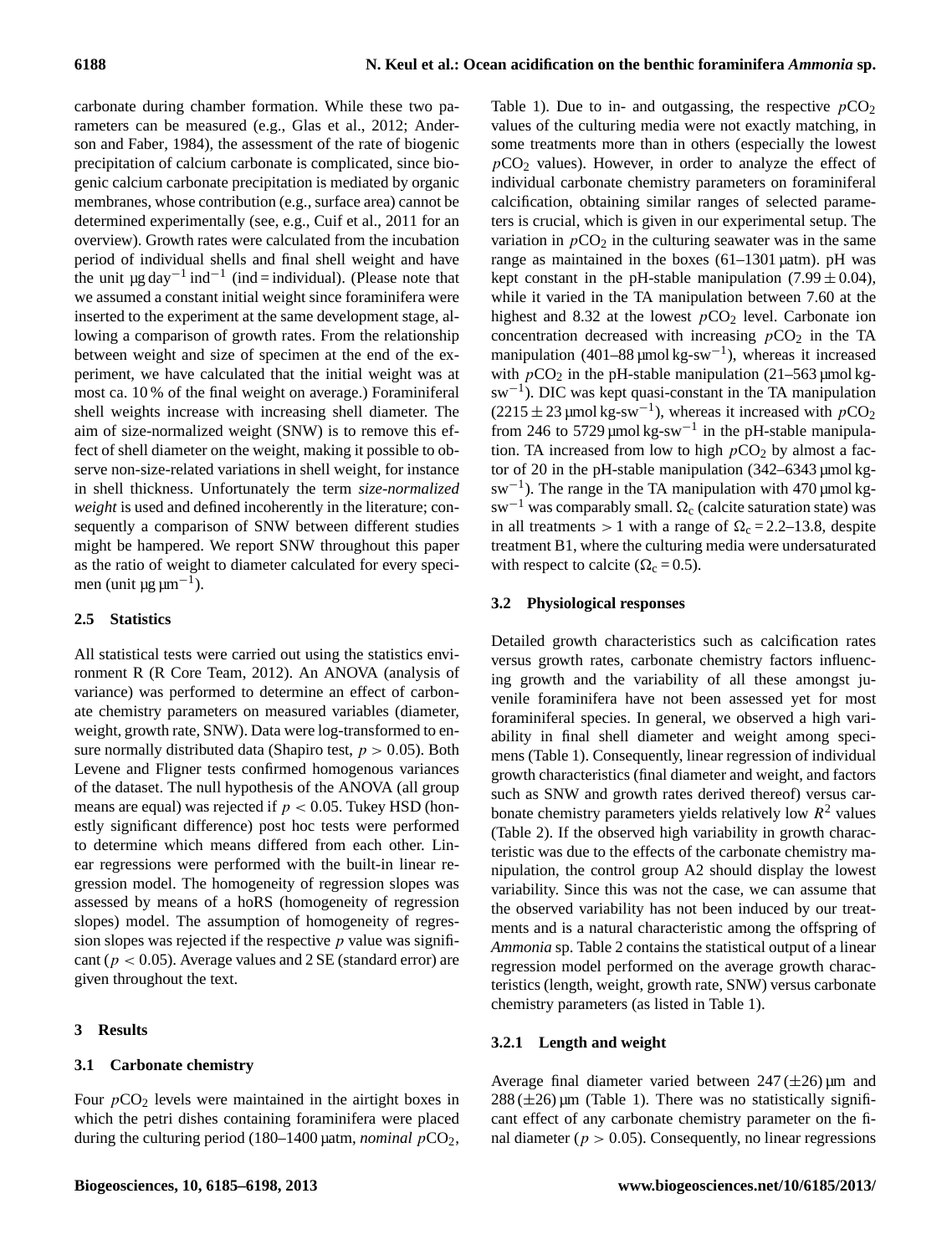|  |                                                                                            |  |  |  | Table 2. Results of linear regression model between SNW and individual carbonate system parameters (based on averages of the eight |  |  |  |
|--|--------------------------------------------------------------------------------------------|--|--|--|------------------------------------------------------------------------------------------------------------------------------------|--|--|--|
|  | treatments). Statistically significant regressions (at $p < 0.05$ ) are displayed in bold. |  |  |  |                                                                                                                                    |  |  |  |

| Parameter          | $CO_3^{2-}$ | pH    | DIC   | TA    | HCO <sub>3</sub> | $\Omega_{\rm c}$ | pCO <sub>2</sub> |
|--------------------|-------------|-------|-------|-------|------------------|------------------|------------------|
| Length             |             |       |       |       |                  |                  |                  |
| $\boldsymbol{p}$   | 0.741       | 0.740 | 0.469 | 0.498 | 0.445            | 0.741            | 0.618            |
| $R^2$              | 0.02        | 0.02  | 0.09  | 0.08  | 0.10             | 0.02             | 0.04             |
| F                  | 0.12        | 0.12  | 0.60  | 0.52  | 0.67             | 0.12             | 0.28             |
| Weight             |             |       |       |       |                  |                  |                  |
| $\boldsymbol{p}$   | 0.171       | 0.428 | 0.311 | 0.281 | 0.341            | 0.171            | 0.566            |
| $R^2$              | 0.29        | 0.11  | 0.17  | 0.19  | 0.15             | 0.29             | 0.06             |
| $\boldsymbol{F}$   | 2.42        | 0.72  | 1.22  | 1.40  | 1.07             | 2.42             | 0.36             |
| <b>Growth Rate</b> |             |       |       |       |                  |                  |                  |
| $\boldsymbol{p}$   | 0.133       | 0.457 | 0.232 | 0.208 | 0.255            | 0.133            | 0.530            |
| $R^2$              | 0.33        | 0.10  | 0.23  | 0.25  | 0.21             | 0.33             | 0.07             |
| F                  | 3.02        | 0.63  | 1.77  | 1.99  | 1.58             | 3.02             | 0.44             |
| <b>SNW</b>         |             |       |       |       |                  |                  |                  |
| $\boldsymbol{p}$   | 0.027       | 0.463 | 0.047 | 0.039 | 0.060            | 0.027            | 0.247            |
| $R^2$              | 0.59        | 0.09  | 0.51  | 0.54  | 0.48             | 0.59             | 0.22             |
| $\overline{F}$     | 8.49        | 0.61  | 6.24  | 6.93  | 6.61             | 8.50             | 0.25             |

were performed. The lowest final weight was measured on shells grown in treatment B1 (average:  $3.4 \pm 0.5 \,\mu$ g), which was undersaturated with respect to calcite. Based on the results of the ANOVA, all carbonate chemistry parameters despite pH could have had a positive effect on final shell weight  $(p < 0.05)$ . The linear regression model reveals that the carbonate ion concentration can explain the highest amount of variability (29%) in averaged shell weights and  $pCO<sub>2</sub>$  the lowest  $(6\%)$ .

### **3.2.2 Growth rate**

Growth rates are given as  $\mu$ g d<sup>-1</sup> ind<sup>-1</sup> (Table 1). Average growth rates displayed the same variation in the TA manipulation (7.55–11.20 µg d<sup>-1</sup> ind<sup>-1</sup>) when compared to the pHstable manipulation (5.99–12.75 µg d<sup>-1</sup> ind<sup>-1</sup>), with a range in variability between ca. 15 and 30 % (2 SE) in both manipulations. Growth rates display a positive correlation with all carbonate system parameters except pH and  $pCO_2$  ( $p <$ 0.05).

#### **3.2.3 Size-normalized weight**

Average SNW varied between 2.48 ( $\pm$ 0.38) and 1.33 ( $\pm$ 0.14)  $10^{-2}$  µg  $\mu$ m<sup>-1</sup> in the different treatments, whereas measured SNW on single specimens was up to  $4 \times 10^{-2}$  µg  $\mu$ m<sup>-1</sup>. Linear regression of SNW and carbonate chemistry parameters on all eight treatments together reveals a positive correlation ( $p < 0.05$ ) between SNW and carbonate ion concentration, DIC, TA and  $\Omega_c$  (see Table 2 for statistical output). However, when separating the two manipulations graphically (Fig. [2\)](#page-5-0), it becomes obvious that the general trends of the two regression slopes (positive/negative) coincide only when plotted against carbonate ion concentration (Fig. 2c) and TA (Fig. 2e). A tool to assess the difference in regression slopes is hoRS analysis, which checks for homogeneity of regression slopes. The results of this analysis reveal that regression slopes of the two manipulations are homogenous ( $p > 0.05$ ) in the regressions of carbonate ion concentration, DIC and TA, only (represented by a star in Fig. [2\)](#page-5-0).

#### **4 Discussion**

# **4.1 Overview of foraminiferal studies with a focus on carbonate chemistry**

Over the recent years, a number of studies (Table 3) have assessed the effects of OA on foraminifera. Approaches were ranging from culturing under different  $pCO<sub>2</sub>$  treatments, looking at the geological past either through sediment core tops or whole cores, to assessing whole communities at naturally occurring  $pCO<sub>2</sub>$  gradients. Studied response parameters were shell weight, SNW, size, growth/calcification rates and shell thickness and changes in communities (diversity, abundance). A multitude of responses have been documented that range from no effect of  $pCO<sub>2</sub>$ , an increase/decrease (mostly) with increasing  $pCO<sub>2</sub>$  to more complex responses where an initial increase up to a certain intermediate  $pCO<sub>2</sub>$  level was followed by a decrease. These differences are most likely not only attributed to the species studied but also to the methods used. Deconvolving method effects from speciesspecific effects can be achieved. Subjecting different species to the same method allows detection of species-specific effects, whereas the method effects can be assessed by subjecting the same species to different methods. Deconvolving species-specific differences was, for instance, possible in the study of [Fujita et al.](#page-11-12) [\(2011\)](#page-11-12), where the responses to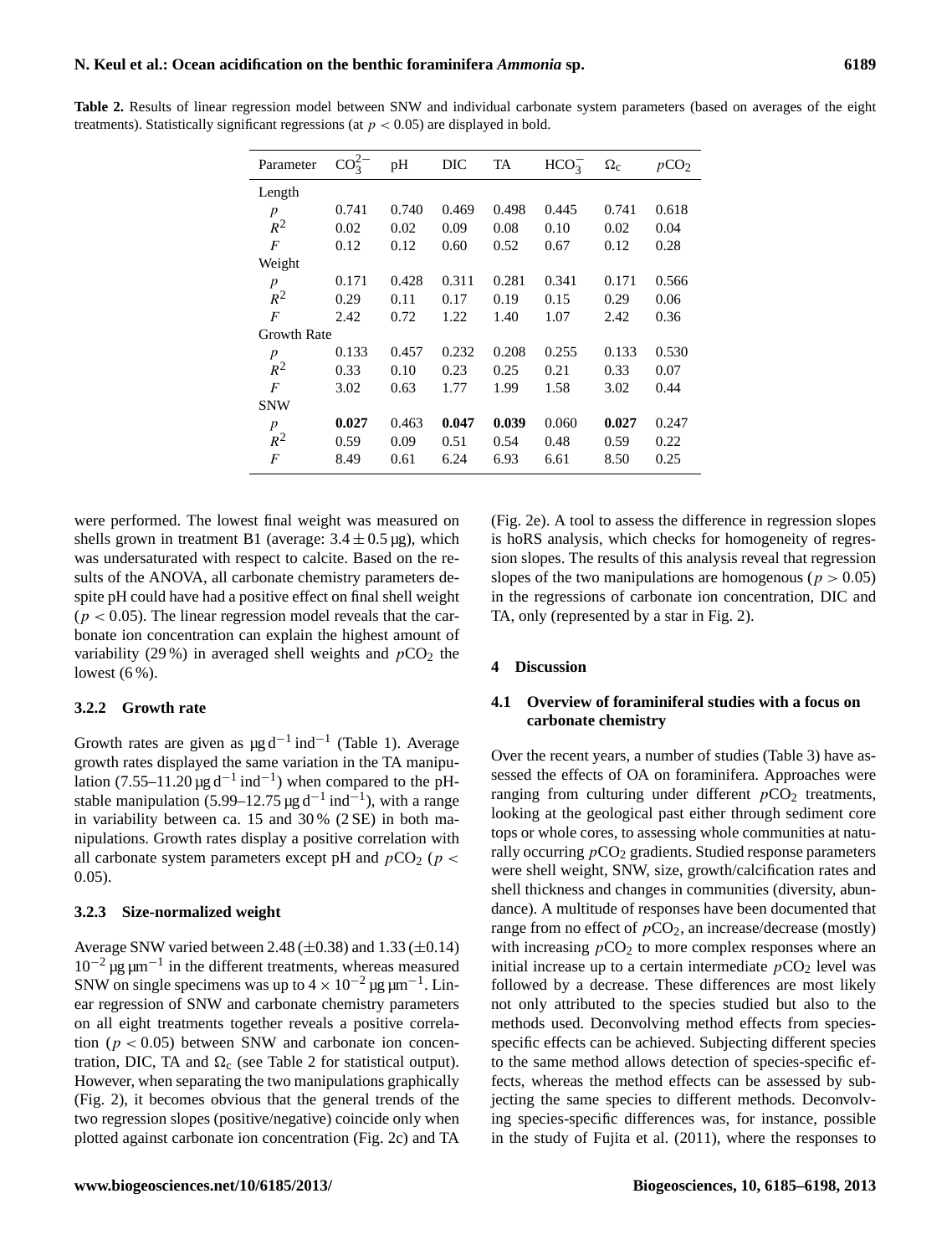

<span id="page-5-0"></span>**Fig. 2.** SNW versus carbonate system parameters. Cyan x and pink + represent SNW of individual shells in the TA manipulation and the pH-stable manipulation, respectively. Closed squares in cyan and pink represent average SNW in the TA manipulation and the pH-stable manipulation, respectively. Cyan and pink lines represent linear regression lines for SNW versus the respective carbonate system parameter (TA- and pH-stable manipulation). Stars in the upper right corner represent a statistically significant (hoRS model, at  $p < 0.05$ ) homogeneity of regression slopes. Due to the relatively small ranges in x axis, variations in some correlations (e.g., TA manipulation in D), the significance of regression slopes and thus the hoRS model is confined. Regression slopes have been omitted in these cases.

elevated  $pCO<sub>2</sub>$  of three foraminiferal species were studied. The difference in the response patterns has been speculated by these authors to be attributed to the different calcification pathways of hyaline and porcellanous species (e.g. [Ter Kuile](#page-13-0) [et al.,](#page-13-0) [1989\)](#page-13-0). Calcification was elevated at intermediate levels of pCO<sup>2</sup> in the case of the hyaline species (*Baculogypsina sphaerulata, Calcarina gaudichaudii*), whereas a decrease in calcification accompanied increasing  $pCO<sub>2</sub>$  values in Am*phisorus hemprichii*, a porcellaneous species. Four studies investigated the effect of elevated  $pCO<sub>2</sub>$  on *Marginopora*, a larger benthic foraminifera. A comparison of these studies could help to infer differences in responses attributed to different methods used. Vogel and Uthicke [\(2012\)](#page-13-1) observed an increase in calcification rates with  $pCO<sub>2</sub>$  for *M. vertebralis*, whereas in both the studies of [Sinutok et al.](#page-12-15) [\(2011\)](#page-12-15) and [Kuroyanagi et al.](#page-12-16) [\(2009\)](#page-12-16) the opposite effect was detected (the latter study investigated a closely related foraminifera, *M. kudakajimensis*). This difference could be attributed to the employed manipulation methods [\(Kuroyanagi et al.,](#page-12-16) [2009:](#page-12-16) TA manipulation and Vogel and Uthicke, [2012:](#page-13-1) DIC manipulation, manipulation of DIC by aeration with a certain  $pCO<sub>2</sub>$ ) or the chosen experimental setup (static/flow-through). The first option seems unrealistic in the light of a study of [Hoppe](#page-12-17) [et al.](#page-12-17) [\(2011\)](#page-12-17), where the effect of elevated  $pCO_2$  in TA versus DIC manipulations was found to be the same for the coccolithophorid *Emiliania huxleyi*. Additionally, opposing responses were also detected by Vogel and Uthicke (2012) and Sinutok et al. (2011), who both used DIC manipulations. Comparing laboratory to field studies can also shed light on differences in response patterns. For instance [Uthicke and](#page-13-2) [Fabricius](#page-13-2) [\(2012\)](#page-13-2) found that *M. vertebralis* was not present in the field at  $pCO<sub>2</sub>$  values of 700 µatm, as opposed to high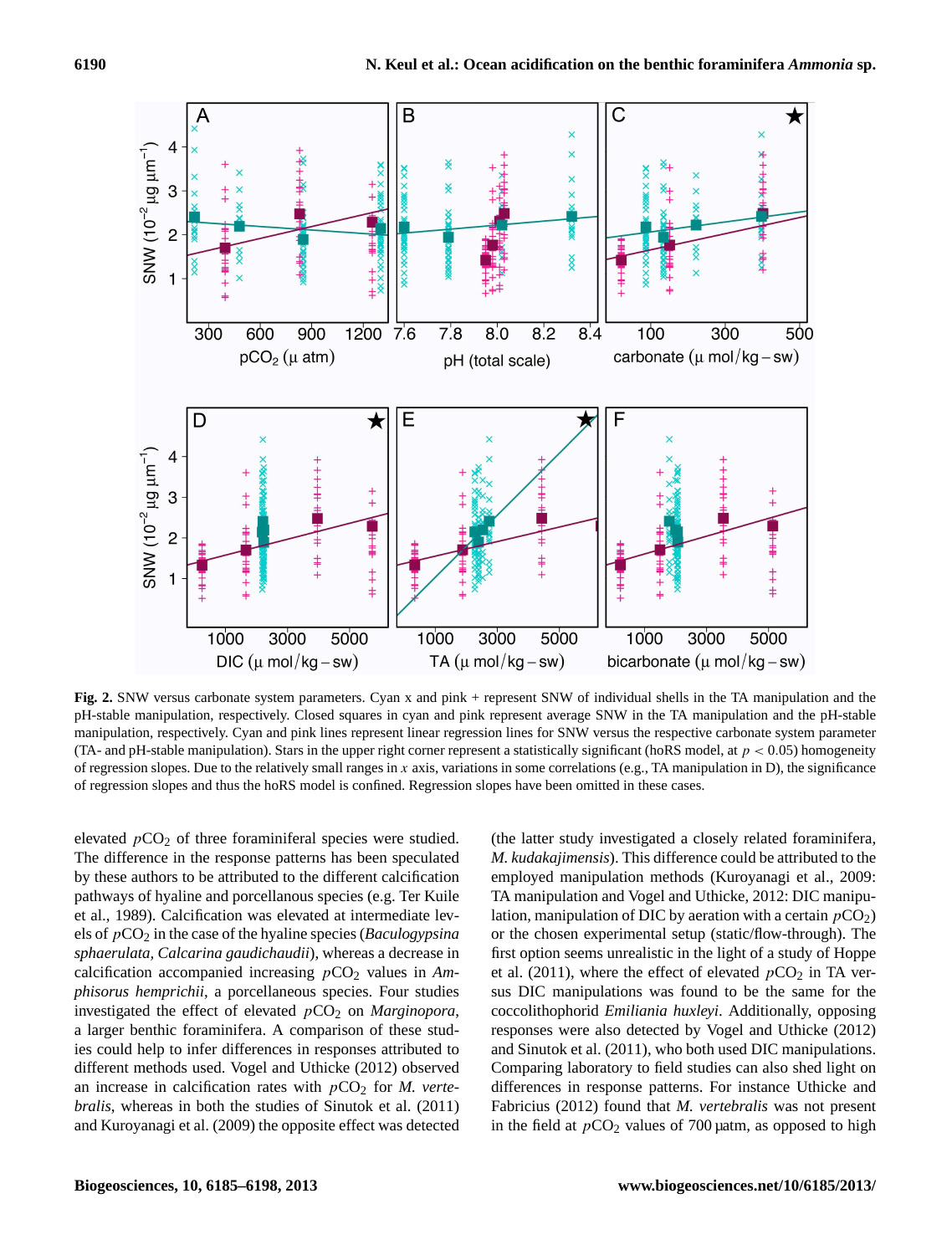abundances at control sites with present-day  $pCO<sub>2</sub>$ . This might indicate that the latter species suffers from increased  $pCO<sub>2</sub>$  and that the increased calcification rate with increasing  $pCO_2$  reported by [Vogel and Uthicke](#page-13-1) [\(2012\)](#page-13-1) is a laboratory artifact that does not apply to the field. As a caveat it must be added here that it is also possible that an environmental parameter other than, but correlating with,  $pCO<sub>2</sub>$ caused the absence of *M. vertebralis* at 700  $\mu$ atm  $pCO_2$ . Another factor that could result in different calcification responses under changing carbonate chemistry in different species is the presence or absence of symbionts. By photosynthesis and respiration, symbionts may alter the carbonate system in the direct surrounding of the foraminifer and thus modify ambient values for pH, TA, etc (e.g. [Rink et al.,](#page-12-18) [1998\)](#page-12-18).

Comparing these studies on a methodological level is beyond the scope of this paper and might better be done in a separate study. The variety in responses shows, however, that there is no uniform response of foraminifera to OA. This makes it difficult to predict the overall response of foraminifera to ongoing OA and the subsequent impacts on biogeochemical cycling and ecology. To facilitate estimations on future foraminiferal functioning despite interspecies variability in calcification responses, an understanding of the physiological basis of calcification (and variability between species) is necessary (see also [Rost et al.,](#page-12-19) [2008\)](#page-12-19). At the same time, such a biomineralization model may also explain the apparent variability in calcification responses observed so far (Table 3). In addition, a process-based characterization of foraminiferal calcification will also help to understand the impact of different parameters of the carbonate system on elemental incorporation and stable isotope fractionation, thereby improving their paleoceanographic potential. On long timescales, changes in the individual parameters of the C-system (e.g., alkalinity and pH) may not have been tightly coupled. Together, these two objectives make it necessary to study impacts of the different carbonate system components individually. Therefore, we cultured specimens of the benthic foraminifer *Ammonia* sp. under two carbonate chemistry manipulations, allowing the quantification of impacts of carbonate ion concentration as well as pH.

# **4.2 Growth rate**

The comparison of foraminiferal growth rates is complicated by the fact that, as a rule, juvenile specimens grow faster than adult specimens. Hence comparing the growth rate of a juvenile to the one of an adult will result in a bias (i.e., a relative over-estimation of the juvenile growth rate). However, this bias cannot be detected in our data, because size and growth rates are positively correlated (Fig. [3\)](#page-6-0). This reflects the fact that our specimens were not fully grown when harvested. It will be helpful to clarify the terminology used in the context of foraminiferal growth. In general, rates are often reported in units of mass of  $CaCO<sub>3</sub>$  deposited/time. This unit might



<span id="page-6-0"></span>**Fig. 3.** Growth rates  $(10^{-2} \mu g d^{-1} ind^{-1})$  of all treatments versus diameter (µm).

be applied to an individual over a period of several weeks, but might also be applied to a single chamber-formation event. These two numbers represent distinct parameters and must not be confused, because there are considerable time spans separating two chamber formation events [\(Hemleben](#page-11-13) [et al.,](#page-11-13) [1987\)](#page-11-13). To illustrate this, we compare our overall average growth rate (which represents the sum of many chamber formation events including the time spans separating them) with the chamber-formation rate determined by [Glas](#page-11-9) [et al.](#page-11-9) [\(2012\)](#page-11-9). Please note that the latter authors used the term *calcification rate*, again highlighting the need for clarity in matters of foraminiferal rates (growth, calcification, chamber formation). Our overall average of growth rates is 0.09 µg d<sup>-1</sup> ind<sup>-1</sup> (= 0.00375 µg h<sup>-1</sup> ind<sup>-1</sup>), which is lower than their measured calcification rate (0.028 μg h<sup>-1</sup>, [Glas](#page-11-9) [et al.,](#page-11-9) [2012\)](#page-11-9). Hence, the inclusion of non-chamber-formation times reduces the rate by one order of magnitude. We suggest using terminology as specific as possible (e.g. chamber formation rate instead of calcification rate) and, most importantly, reporting exactly how rates in terms of mass of  $CaCO<sub>3</sub>$ deposited/time were determined.

#### **4.3 Ecophysiological responses to carbonate chemistry**

We used two different methods to manipulate the seawater carbonate chemistry: a TA manipulation (treatments A1–A4, Table 1) and a pH-stable manipulation (treatments B1–B4, Table 1). Since the carbonate system parameters co-vary differently in the two experimental approaches, it is possible, by exclusion, to reject certain parameters of the carbonate system as causes for the observed changes in SNW (Table 1). The general idea behind this is that the responsible parameter should cause the same trends in SNW in both manipulations (e.g., characterized by similar regression slopes).

#### **4.3.1 Shell thickness (as size-normalized weight)**

When pooling all eight treatments, average SNW is positively correlated with  $pCO_2$  ( $R^2 = 0.22$ ), however, not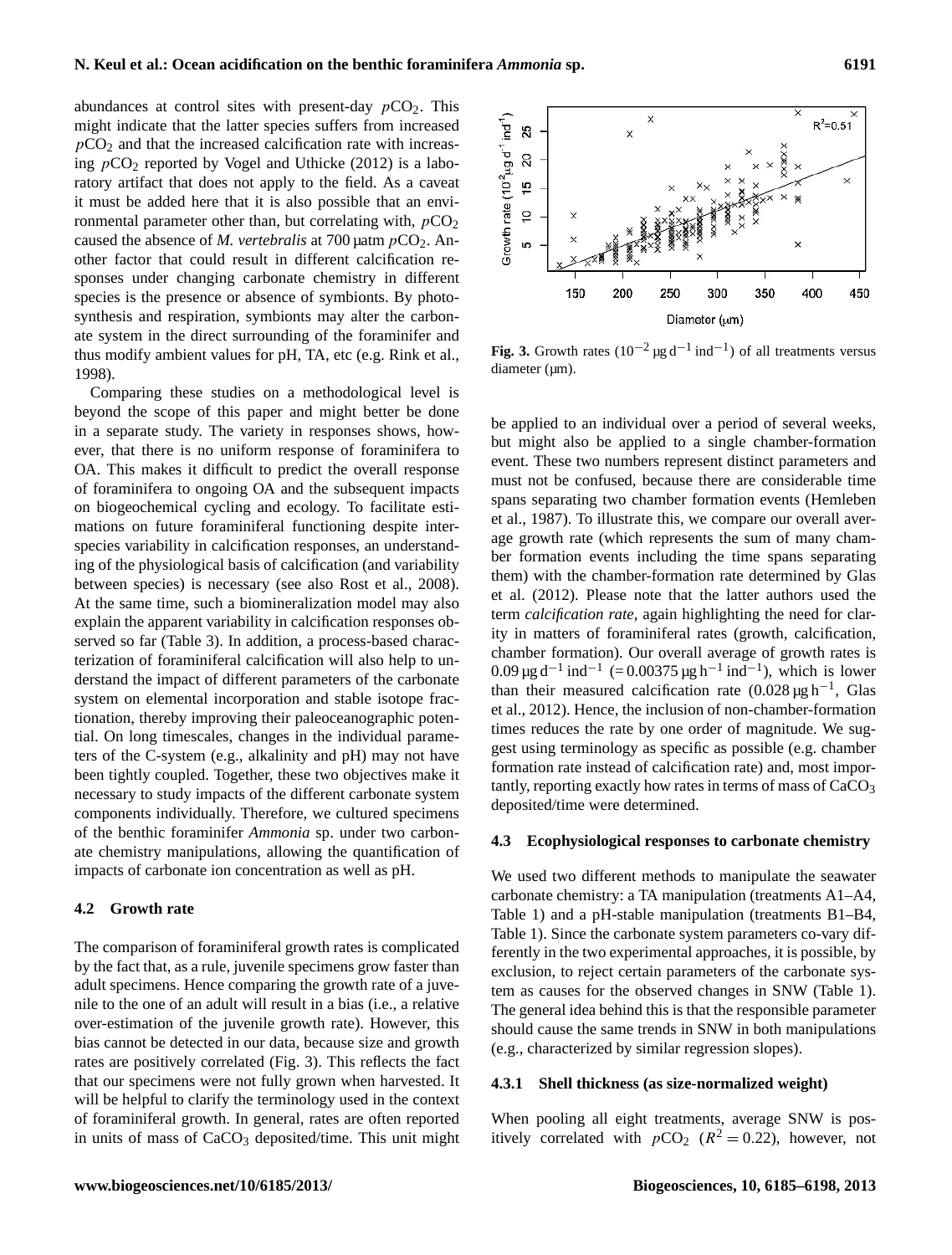# **6192 N. Keul et al.: Ocean acidification on the benthic foraminifera** *Ammonia* **sp.**

Table 3. Overview of foraminiferal response patterns to changes in carbonate chemistry. Responses are represented by simple trend plots. pH,  $pCO<sub>2</sub>$  and other carbonate system parameters covary in TA and DIC manipulation studies. This renders it possible to read off the respective pCO<sub>2</sub> response, where not directly given, to enhance comparability. Analyzed parameters vary by study: shell weight, SNW (size-normalized weight), size, growth/calcification rates (see Sect. 4.2) and shell thickness. Responses are represented by simple trend plots. Those studies assessing the affects of OA on foraminiferal communities (diversity, abundance) have not been depicted by these trend plots (NA – not applicable). The studies were categorized as follows:  $G =$  geological record ( $G_{CT} =$  core tops,  $G_C =$  down core),  $O =$  open ocean (O<sub>ST</sub> = sediment trap, O<sub>PT</sub> = plankton tow), C = culture experiments (C<sub>rep</sub> = asexually reproduced individuals, C<sub>ad/juv</sub> = adult/juvenile individuals collected from their natural habitat), and  $O =$  other type.

| Study                              | Species                                                                                                                                                           | Type                       | Methods                                                                                                         | Response<br>to $pCO2$ | Response parameter                                                                                                                                                                   |
|------------------------------------|-------------------------------------------------------------------------------------------------------------------------------------------------------------------|----------------------------|-----------------------------------------------------------------------------------------------------------------|-----------------------|--------------------------------------------------------------------------------------------------------------------------------------------------------------------------------------|
| Allison et al.<br>(2010)           | E. williamsoni                                                                                                                                                    | $\mathrm{C}_{\mathrm{ad}}$ | TA manipulation<br>3 pH (7.7-8.3), 8 weeks                                                                      |                       | Chambers formed at low pH significantly<br>thinner than at high pH                                                                                                                   |
| Barker and<br>Edlerfield<br>(2002) | G. bulloides                                                                                                                                                      | $G_{C}$                    | Comparison of $G_C$<br>SNW and carbonate<br>system                                                              |                       | · Glacial: highest shell weights<br>• shell weights seem to be carbonate<br>system-influenced                                                                                        |
| Beer et al.<br>(2010)              | G. bulloides                                                                                                                                                      | $O_{PT}$                   | Comparison of O <sub>PT</sub> SNW<br>and carbonate system                                                       |                       | Strong interspecies variations: different<br>response of SNW to $pCO2$                                                                                                               |
|                                    | G. ruber                                                                                                                                                          |                            |                                                                                                                 |                       | Difference in relative abundances<br>(G. bull. low carb/high $pCO2/G$ . ruber<br>high carb/low $pCO2$ )                                                                              |
| Bijma et al.<br>(1999, 2002)       | O. universa<br>G. sacculifer                                                                                                                                      | $C_{\text{juv}}$           | TA, DIC and pH-stable<br>manipulation $(O.$ uni-<br>versa), G. sacculifer only<br>TA manipulation               |                       | $\bullet$ Increase in shell weight with increase in<br>carbonate ion concentration<br>• Below ambient steeper slope than<br>above ambient $pCO2(O.$ universa)                        |
| Cigliano et al.<br>(2010)          | 11 taxa (E. aculea-<br>tum dominance)                                                                                                                             | 0                          | 1-month settlement study<br>at different natural pH<br>gradients $(8.2-7.1)$                                    | <b>NA</b>             | Fewer individuals and number of taxa in<br>low pH conditions                                                                                                                         |
| de Moel et al.<br>(2009)           | G. ruber                                                                                                                                                          | $\rm{G_{CT}}$<br>$G_{C}$   | Comparison of weights                                                                                           |                       | • Weight: lighter foraminifera in $G_{CT}$ than<br>in $G_C$<br>• Age: light-shelled specimens are<br>younger                                                                         |
| Dias et al.<br>(2010)              | Various perforate &<br>imperforate species                                                                                                                        | $G_{CT}$                   | Assemblage study at<br>different natural pH<br>gradients $(8.1-6.6)$                                            | <b>NA</b>             | • Reduction in diversity and abundance<br>• Shift from 24 to 4 sp. (all agglutinated)<br>with decreasing pH                                                                          |
| Dissard et al.<br>(2010)           | A. tepida                                                                                                                                                         | $C_{ad}$                   | DIC manipulation:<br>$230 + 1990$ µatm $pCO_2$                                                                  |                       | Higher shell-weights in low $pCO2$<br>treatments                                                                                                                                     |
| Fujita et al.<br>(2011)            | B. sphaerulata<br>C. gaudichaudii                                                                                                                                 | $C_{\text{rep}}$           | DIC manipulation,<br>12 weeks, 5 $pCO2$ levels                                                                  |                       | Weight increases at intermediate<br>$pCO2$ levels, then decreases                                                                                                                    |
|                                    | A. hemprichii                                                                                                                                                     |                            | $(260 - 970 \mu atm)$                                                                                           |                       | Weights decreased under higher $pCO2$<br>levels                                                                                                                                      |
| Glas et al.<br>(2012)              | 4 photosymbiotic<br>(M. vertebralis,<br>H. depressa, A. ra-<br>diata, Peneroplis<br>sp.), 2 non-symbio-<br>tic species (Quin-<br>queloculina sp.,<br>Miliola sp.) | $\mathbf{O}$               | Short-term incubation<br>under $3 pCO2$ levels<br>$(ca. 430 - 2150 \mu atm),$<br>microelectrode<br>measurements | <b>NA</b>             | Photosynthetic increase of surface pH<br>insufficient to compensate for seawater<br>pH decreases. Photosynthesis only partly<br>protects symbiont bearing foraminifera<br>against OA |
| Gonzalez-Mora<br>et al. (2009)     | G. bulloides &<br>G. ruber                                                                                                                                        | $G_{C}$                    | Comparison of $G_C$<br>weights and Vostok                                                                       |                       | Link between down-core shell weight<br>decrease and high $pCO2$ values                                                                                                               |
|                                    | N. pachyderma                                                                                                                                                     |                            | $pCO_2/Mg/Ca$ -Temp.                                                                                            |                       | Weights more influenced by temperature                                                                                                                                               |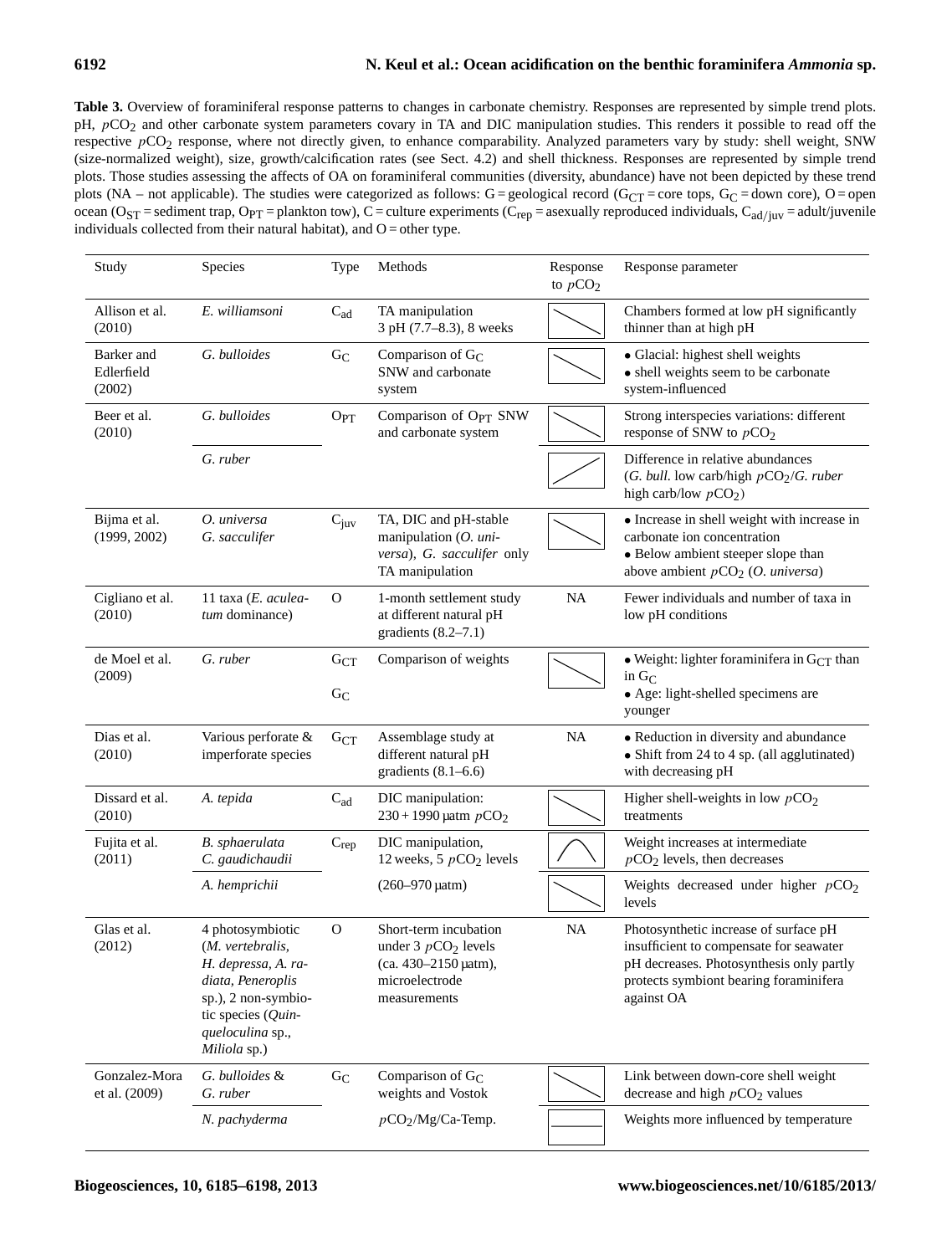# **Table 3.** Continued.

| Study                                  | Species                                                  | Type                                   | Methods                                                                                    | Response<br>to $pCO2$ | Response parameter                                                                                                                                        |
|----------------------------------------|----------------------------------------------------------|----------------------------------------|--------------------------------------------------------------------------------------------|-----------------------|-----------------------------------------------------------------------------------------------------------------------------------------------------------|
| Haynert et al.<br>(2011)               | A. aomoriensis                                           | $C_{ad}$                               | DIC manipulation<br>6 weeks, 5 $pCO2$ levels<br>$(620 - 3130 \mu atm)$                     |                       | • Reduced calcification at elevated $pCO2$<br>• Decalcification started at 930 atm                                                                        |
| Haynert et al.<br>(2012)               | Dominance:<br>A. aomoriensis<br>E. incertum<br>A. cassis | $G_{CT}$                               | Assemblage study at<br>different natural $pCO2$<br>fluctuation<br>$(1200 - 3300 \mu atm)$  | NA                    | • Seasonal community shifts<br>· No dynamic response between popula-<br>tion density/diversity and pore water<br>pCO <sub>2</sub>                         |
| Hikami et al.<br>(2011)                | C. gaudichaudii                                          | $C_{\text{juv}}$                       | 6 weeks, DIC-manipu-<br>lation, 4 $pCO2$ treat-<br>ments $(250-910 \mu atm)$               |                       | Net calcification increased with $pCO2$                                                                                                                   |
|                                        | A. kudakajimensis                                        |                                        |                                                                                            |                       | Reduced net calcification                                                                                                                                 |
|                                        | A. hemprichii                                            |                                        | Constant carbonate<br>ion concentration                                                    | NA                    | Constant calcification under constant<br>carbonate ion concentration                                                                                      |
| Kuroyanagi et<br>al. (2009)            | M. kudakajimensis                                        | $C_{\text{rep}}$                       | TA manipulation,<br>10 weeks, 4 pH levels<br>$(7.7 - 8.3)$                                 |                       | · Weight, shell size, growth rates decrease<br>with decreasing pH<br>• No statistical difference in responses at<br>$pH 7.9 + 8.2$                        |
| Lombard et al.<br>(2010)               | G. sacculifer<br>O. universa                             | $C_{\text{juv}}$                       | TA manipulation,<br>additional light treat-<br>ments, 4-7 d incubation                     |                       | Reduced final shell weight and calcifica-<br>tion rate under low carbonate ion concen-<br>tration in both species                                         |
| Manno et al.<br>(2012)                 | N. pachyderma                                            | $C_{ad}$<br>$C_{\text{juv}}$           | 2 pH and 2 temp. treat-<br>ments, 6-day incuba-<br>tion, juvenile + adults                 |                       | Decrease in size, weight and thus calc.<br>rate in low pH treatment (7.8)                                                                                 |
| McIntyre-<br>Wressnig et<br>al. (2013) | A. gibbosa                                               | $C_{ad}$                               | 6 weeks, DIC manipu-<br>lation ( $pCO_2$ :<br>410-2000 µatm)                               |                       | No carbonate system effect on survival,<br>growth                                                                                                         |
| Moy et al.<br>(2009)                   | G. bulloides                                             | $G_{CT}$<br>O <sub>ST</sub><br>$G_{C}$ | Comparison of $G_{CT}$<br>and O <sub>ST</sub><br>Comparison of $G_C$<br>weights and Vostok |                       | • 30-35 % decrease in shell weights<br>between $O_{ST}$ and $G_{CT}$<br>• Link between down-core shell weight<br>decrease and high $pCO2$ values for last |
| Naik et al.<br>(2010)                  | G. sacculifer                                            | ${\rm G}_{\rm C}$                      | pCO <sub>2</sub><br>Comparison of $G_C$<br>weights and Vostok<br>$pCO2/Mg/Ca-Temp.$        |                       | 50 000 yr<br>Link between down-core shell weight<br>decrease and high $pCO2$ values                                                                       |
| Reymond et al.<br>(2013)               | M. rossi                                                 | $C_{ad}$                               | DIC manipulation,<br>5 weeks (pH 7.6-8.1)                                                  |                       | • Reduced growth under lower pH<br>• interactive impact of eutrophication                                                                                 |
| Russell et al.<br>(2004)               | O. universa                                              | $C_{\text{juv}}$                       | TA manipulation<br>$[CO_3^{2-}] = 110-$<br>$470 \mu$ mol kg-sw <sup>-1</sup> )             |                       | Shell weights increase with carbonate ion<br>concentration                                                                                                |
| Sinutok et al.<br>(2011)               | M. vertebralis                                           | $C_{ad}$                               | DIC manipulation,<br>4 weeks (pH 7.4-8.1)                                                  |                       | Reduced calcification under elevated<br>pCO <sub>2</sub>                                                                                                  |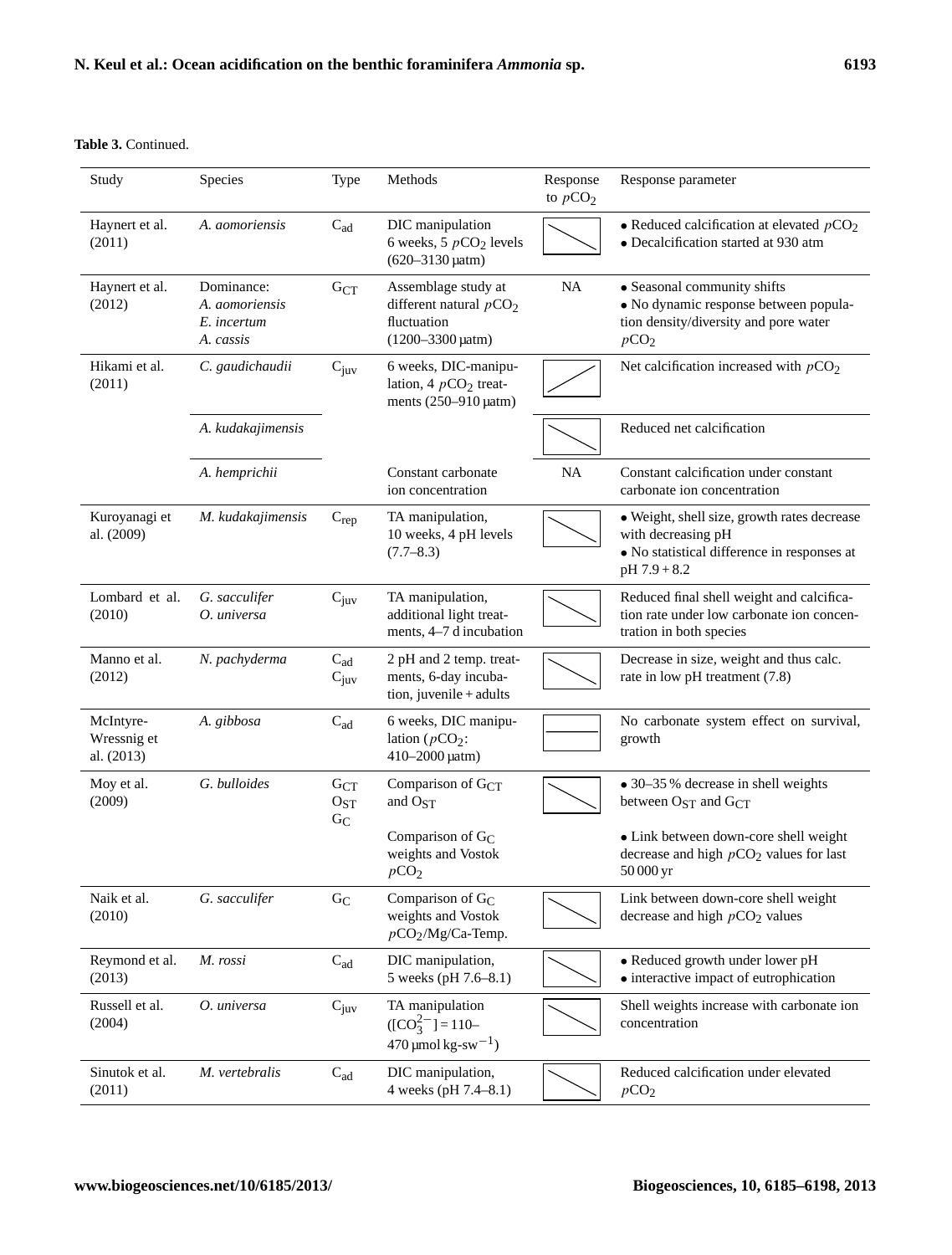| Study                              | <b>Species</b>            | Type     | Methods                                         | Response<br>to $pCO2$ | Response parameter                                            |
|------------------------------------|---------------------------|----------|-------------------------------------------------|-----------------------|---------------------------------------------------------------|
| Uthicke and<br>Fabricius<br>(2012) | M. vertebralis            | $C_{ad}$ | DIC manipulation                                |                       | Reduced calcification at high $pCO2$                          |
|                                    |                           | O        | Natural $pCO2$<br>gradients                     | NA                    | Absent in field at $pCO2$ of 700 µatm                         |
| Vogel and<br>Uthicke (2012)        | A. radiata<br>H. depressa | $C_{ad}$ | 6 weeks, DIC-manipu-<br>lation, 4 $pCO2$ treat- |                       | Growth rates not affected by $pCO2$                           |
|                                    | M. vertebralis            |          | ments $(470-1925 \mu atm)$                      |                       | Significantly increased calcification rates<br>at high $pCO2$ |

**Table 3.** Continued.

at a statistically significant level ( $p > 0.05$ ). Furthermore, hoRS analysis reveals that regression slopes are heterogeneous (at  $p < 0.05$ ) in the two manipulations: in the pH-stable manipulation, average SNW displays a positive correlation with  $pCO_2$  ( $R^2 = 0.77$ ), whereas the correlation of average SNW and  $pCO_2$  is negative ( $R^2$ =0.38) in the TA manipulation (Fig. [2a](#page-5-0)). Thus,  $pCO<sub>2</sub>$  cannot be the parameter of the carbonate system causing a change in SNW. While average SNW is positively correlated to bicarbonate ion concentration ( $R^2 = 0.81$ ) in the pH-stable manipulation, the correlation is negative ( $R^2 = 0.76$ ) in the TA manipulation and hoRS analysis reveals that regression slopes are heterogeneous at  $p = 0.05$ . Please note that SNW–bicarbonate correlation in the TA manipulation is based on a much smaller range of bicarbonate concentrations than in the case of the pH-stable manipulation. This renders the correlation less reliable (despite the relatively high  $R^2$ ). We point out, however, that even assuming that the cyan trend line in Fig. [2f](#page-5-0) was vertical, it has to be concluded that bicarbonate cannot be the parameter of the carbonate system causing SNW to vary. The reason is that the range in SNW in the TA manipulation is, by comparison with the pH-stable manipulation, too large with respect to the scatter in bicarbonate concentration. SNW displays overall a positive correlation with pH (Fig. [2b](#page-5-0)). However, this has to be interpreted as a coincidence, because the slope of the correlation in the pH-stable manipulation is about a factor of 30 steeper than in the TA manipulation: if the correlation were causal, then the two slopes should be similar. This is also supported by the hoRS model, which indicates that the two slopes are not homogenous ( $p < 0.05$ ). The large scatter in SNW in the pH-stable manipulation cannot be caused by the insignificant differences in pH and must therefore be caused by another carbonate system parameter, excluding pH as the SNW-influencing parameter ( $p > 0.05$ ). A similar reasoning holds true for DIC and TA: if DIC or TA were the controlling factor, SNW values should be more or less identical in the TA manipulation, given the little variation of DIC and TA in this manipulation ( $2215 \pm 23$  and

 $2490 \pm 202$  µmol kg-sw<sup>-1</sup>, respectively) when compared to the large range in the pH-stable manipulation (246–5729 and  $342-6343 \mu$ mol kg-sw<sup>-1</sup>, respectively). There is no reason why SNW values should exhibit a large range  $(1.89-2.41 \,\mu g \,\mu m^{-1})$  in this treatment, which is similar to the range exhibited in the pH-stable manipulation, where the absolute change in DIC and TA is bigger by one order of magnitude. Consequently DIC and TA cannot be the parameters affecting SNW. Hence, based on the exclusion of certain correlations,  $[CO_3^{2-}]$  and  $\Omega_c$  are the only two candidates that could be responsible for the observed change in SNW. However, foraminifera do not respond to  $\Omega_c$  as such, but to the concentrations of Ca<sup>2+</sup> and CO<sub>3</sub><sup>-</sup>. Since calcium concentration in the culturing seawater was constant in all treatments (Table 1), we can conclude that carbonate ion concentration is the parameter of the carbonate system affecting SNW (homogeneous regression slopes at  $p < 0.05$ ) with the following correlation: SNW  $(10^{-2} \,\text{µg}\,\text{µm}^{-1}) = 1.76 \,(\pm 0.06) + 9.51 \times 10^{-4} \,(\pm 1.0 \times 10^{-4})$  $\times$  [CO<sub>3</sub><sup>2</sup>–].

#### **4.3.2 Growth rate**

Please note that the reasoning of the extensive discussion of SNW applies also to growth rate. We therefore refrain from repeating the chain of arguments and just mention that growth rate and SNW are positively correlated. It is concluded that carbonate ion concentration is the parameter influencing growth rate in *Ammonia* sp. This conclusion tallies with response patterns of other species studied [\(Manno et al.,](#page-12-20) [2012;](#page-12-20) [Lombard et al.,](#page-12-21) [2010;](#page-12-21) [Russell et al.,](#page-12-22) [2004;](#page-12-22) [Kuroyanagi et al.,](#page-12-16) [2009;](#page-12-16) [Bijma et al.,](#page-11-14) [2002\)](#page-11-14). However, all of the latter studies, with the exception of the one by [Bijma et al.](#page-11-14) [\(2002\)](#page-11-14), employed either DIC-manipulation or TA-manipulation methods and could therefore not identify a single parameter responsible for observed adverse effects.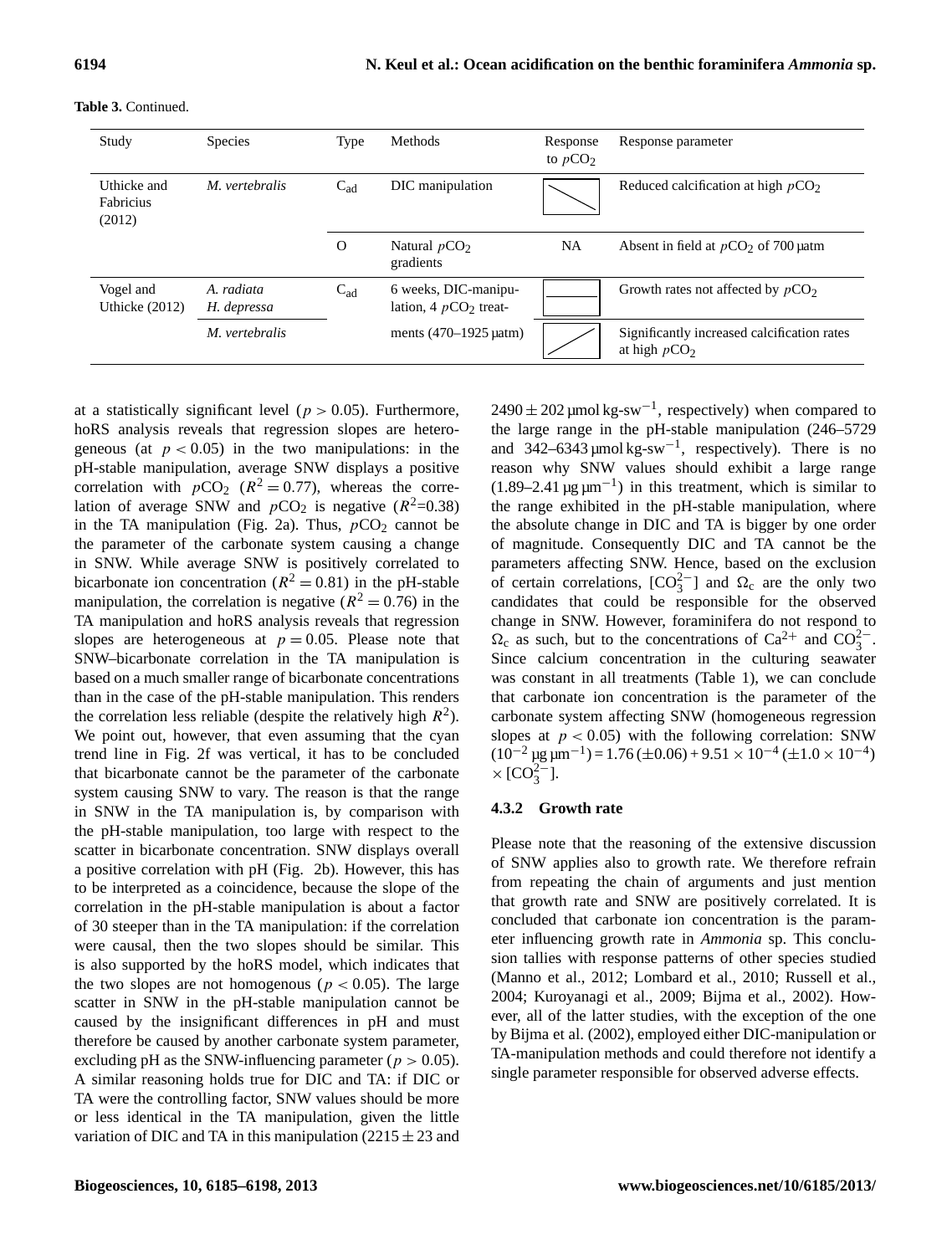#### **4.4 Implications for foraminiferal calcification**

The conclusion that carbonate ion concentration influences growth rate in *Ammonia* sp. poses the question why this is so. On the basis of our data, we cannot answer that question with any confidence, but one possibility could be the direct usage of carbonate ions for calcification by *Ammonia* sp. [\(Ter Kuile et al.,](#page-13-0) [1989\)](#page-13-0) have observed highest DIC uptake between pH 8 and 9 and concluded that bicarbonate might be the inorganic carbon species that is preferentially taken up by *Amphistegina lobifera*, since this is the prevailing DIC species at that pH range (e.g. [Zeebe and](#page-13-3) [Wolf-Gladrow,](#page-13-3) [2001\)](#page-13-3). However, they could not exclude the possibility of  $CO_2$  or  $CO_3^{2-}$  as DIC sources. Recent results suggest that foraminifera are capable of manipulating the inorganic carbon speciation by elevating the intracellular pH during calcification [\(de Nooijer et al.,](#page-11-15) [2009\)](#page-11-15). Model calculations of [Wolf-Gladrow et al.](#page-13-4) [\(1999\)](#page-13-4) show that the rate of chamber formation determines what DIC species might be used in the calcification process: while comparably fast (e.g., *Globigerinoides sacculifer*: 15.6 nmol CaCO<sub>3</sub> h<sup>-1</sup>, [Wolf-Gladrow et al.,](#page-13-4) [1999\)](#page-13-4) rates can only be explained if both carbonate and bicarbonate ions are used or an internal DIC pool is assumed, slower growth rates (e.g., *Orbulina*  $universal,$  < 5 nmol CaCO<sub>3</sub> h<sup>-1</sup>, [Wolf-Gladrow et al.,](#page-13-4) [1999\)](#page-13-4) can be sustained when only carbonate ions are used in the calcification process. The calculated relatively slow cham-ber formation rate of ca. 0.28 nmol CaCO<sub>3</sub> h<sup>-1</sup> [\(Glas et al.,](#page-11-9) [2012\)](#page-11-9) for *Ammonia* sp. would theoretically allow the sole utilization of carbonate ions. This is in accordance with our conclusion based on the correlation between SNW, growth rates and carbonate ion concentration. Up to now it remains unclear whether reduced calcification will affect the survival of foraminifera in the future, but evidence has been provided from naturally  $CO_2$ -rich environments [\(Fabricius et al.,](#page-11-16) [2011;](#page-11-16) [Dias et al.,](#page-11-17) [2010\)](#page-11-17) that a reduction in foraminiferal diversity and abundance is associated with high  $pCO<sub>2</sub>/low$ [CO<sub>3</sub><sup>2−</sup>] levels. This could potentially affect marine ecosystems and oceanic uptake of atmospheric  $CO<sub>2</sub>$ , since a reduction in planktonic foraminiferal ballast would reduce organic carbon export to deeper waters [\(Passow,](#page-12-23) [2004\)](#page-12-23).

#### **4.5 Size-normalized weight as a carbonate ion proxy**

Foraminiferal SNWs have been proposed to serve as a proxy for seawater carbonate ion concentration and thereby for at-mospheric CO<sub>2</sub> concentrations (e.g., [Barker and Elderfield,](#page-11-18) [2002;](#page-11-18) [Moy et al.,](#page-12-24) [2009;](#page-12-24) [Gonzalez-Mora et al.,](#page-11-19) [2008;](#page-11-19) [Naik](#page-12-25) [et al.,](#page-12-25) [2010;](#page-12-25) [de Moel et al.,](#page-11-20) [2009\)](#page-11-20). The sensitivity of the relationship between foraminiferal SNW and  $[CO_3^{2-}]$  from field studies is different between species. The SNW of *Globigerinoides bulloides* decreases by approximately 35 % with a decrease in  $[CO_3^{2-}]$  of 250 to 200 µmol kg<sup>-1</sup>, while over the same interval SNWs of *Neogloboquadrina pachyderma* do change considerably [\(Barker and Elderfield,](#page-11-18) [2002\)](#page-11-18). The re-

lationship between the SNW for *Ammonia* sp. and  $[CO_3^{2-}]$ found here results in a smaller change in SNW (approximately 40 % over a decrease from 500 to  $100 \mu m kg^{-1}$  $[CO<sub>3</sub><sup>2</sup>$ ]; Fig. [2\)](#page-5-0). These differences may partly be caused by differences in determination of the SNW, which is known to influence inferred SNW–environmental parameter relationships [\(Beer et al.,](#page-11-21) [2010\)](#page-11-21). Another reason for differences in the sensitivity of the SNW–[ $CO_3^{2-}$ ] relationship may be caused by differences in morphology between species and thus underscores the need for species-specific calibrations when applying SNW as a proxy for seawater  $[CO_3^{2-}]$ . Thirdly, the effect of  $[CO_3^{2-}]$  on SNW may also be modified by the presence (in *Globigerinoides ruber*) or absence (in *G. bulloides, N. pachyderma* and *Ammonia* sp.) of photosynthetic symbionts that indirectly affect calcification in foraminifera. Assuming that the dependency of SNW on  $[CO_3^{2-}]$  (rather than another component of the carbonate system) reported here is equally true for other (planktic) species, foraminiferal SNW in combination with another carbonate system proxy (e.g., boron isotopes as paleo-pH-proxy, e.g., [Hemming and](#page-11-22) [Hanson,](#page-11-22) [1992\)](#page-11-22) could provide a paleoceanographic tool to aid in reconstructing the complete marine carbonate system.

#### **5 Conclusions**

We cultured the benthic foraminifera *Ammonia* sp. under two carbonate chemistry manipulations. The experimental setup allowed us to conclude that the observed increase in SNW and growth rate was caused by increasing  $[CO<sub>3</sub><sup>2</sup>-]$ , despite the overall high variability in SNW and growth rates, which are a common feature for cultured *Ammonia* sp. These observations on *Ammonia* sp. confirm the strong potential of SNW as a  $[CO_3^{2-}]$  proxy.

*Acknowledgements.* We in particular wish to thank Klaus-Uwe Richter for support with the experimental setup. Caroline Otten, Yvette Bublitz, Marc Bullwinkel, Jana Hölscher, Beate Müller, and Charlyn Völker are thanked for laboratory assistance. This work was supported by the European Commission through grant 211384 (EU FP7 "EPOCA"). Financial support for BIOACID was provided by the German Federal Ministry of Education and Research (BMBF, FKZ 03F0608). The research leading to these results has received funding from the European Community's Seventh Framework Programme under grant agreement 265103 (Project MedSeA). This work was funded in part by The European Research Council (ERC grant 2010-NEWLOG ADG-267931 HE). Nina Keul is the beneficiary of a doctoral grant from the AXA Research Fund.

Edited by: H. Kitazato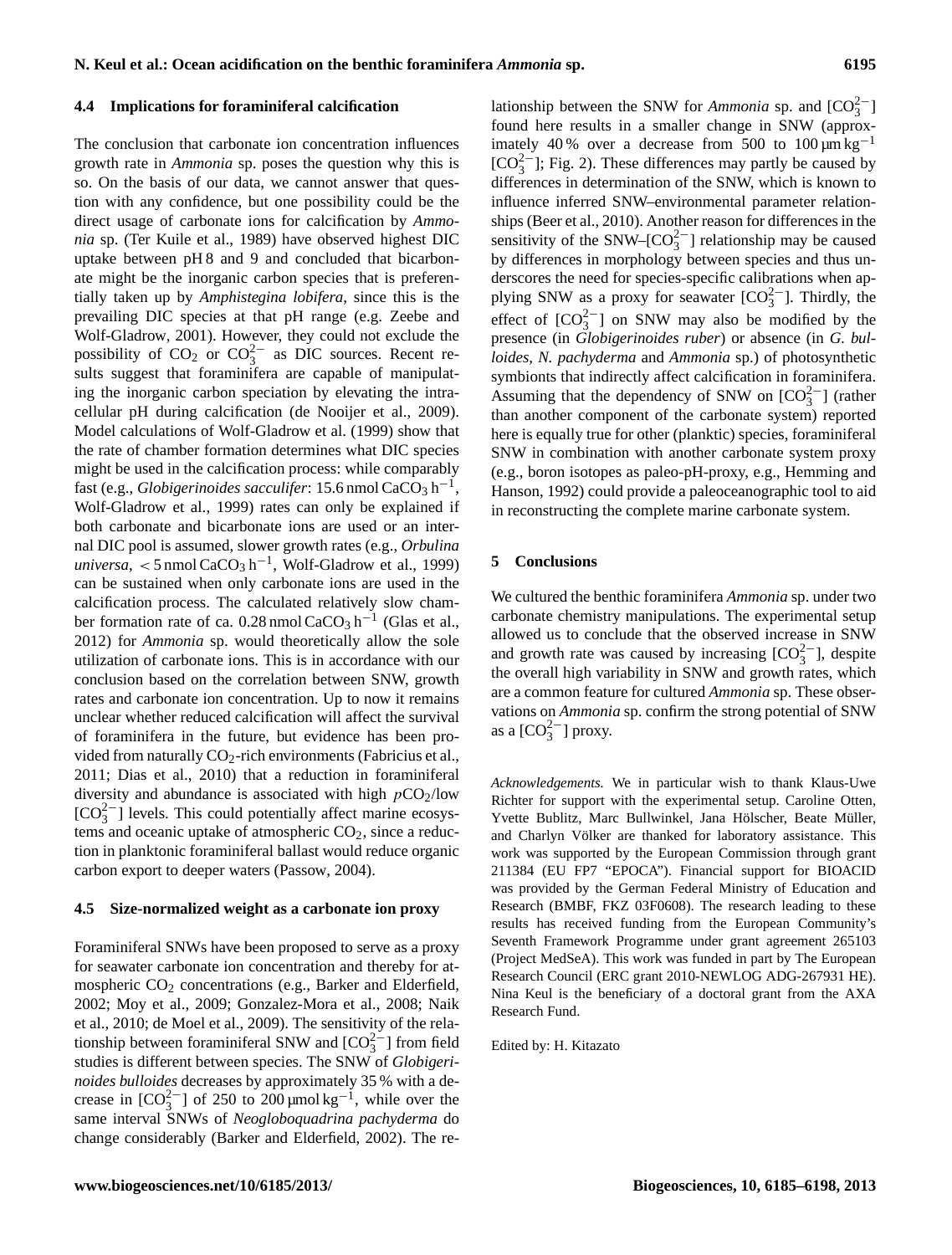# **References**

- Allison, N., Austin, W., Paterson, D., and Austin, H.: Culture studies of the benthic foraminifera Elphidium williamsoni: Evaluating pH,  $\Delta$ [CO<sub>2</sub><sup>-</sup>] and inter-individual effects on test Mg/Ca, Chem. Geol., 274, 87–93, doi[:10.1016/j.chemgeo.2010.03.019,](http://dx.doi.org/10.1016/j.chemgeo.2010.03.019) 2010.
- <span id="page-11-10"></span>Anderson, O. R. and Faber, W. W.: An estimation of calcium carbonate deposition rate in a planktonic foraminifer *Globigerinoides sacculifer* using 45 Ca as a tracer; a recommended procedure for improved accuracy, J. Foramin. Res., 14, 303–308, 1984.
- <span id="page-11-18"></span>Barker, S. and Elderfield, H.: Foraminiferal Calcification Response to Glacial-Interglacial Changes in Atmospheric  $CO<sub>2</sub>$ , Science, 297, 833–836, doi[:10.1126/science.1072815,](http://dx.doi.org/10.1126/science.1072815) 2002.
- <span id="page-11-21"></span>Beer, C. J., Schiebel, R., and Wilson, P. A.: Testing planktic foraminiferal shell weight as a surface water  $[CO_3^{2-}]$  proxy using plankton net samples, Geology, 38, 103–106, 2010.
- Bijma, J., Spero, H. J., and Lea, D. W.: Reassessing Foraminiferal Stable Isotope Geochemistry: Impact of the Oceanic Carbonate System (Experiemental Results), in: Use of Proxies in Paleoceanography: Examples from the South Atlantic, edited by: Fischer, G. and Wefer, G., 489–512, Springer-Verlag, Heidelberg, 1999.
- <span id="page-11-14"></span>Bijma, J., Hönisch, B., and Zeebe, R. E.: Impact of the ocean carbonate chemistry on living foraminiferal shell weight: Comment on Carbonate ion concentration in glacial-age deep waters of the Caribbean Sea by W. S. Broecker and E. Clark, Geochem. Geophys. Geosyst., 3, 1064, doi[:10.1029/2002GC000388,](http://dx.doi.org/10.1029/2002GC000388) 2002.
- <span id="page-11-1"></span>Caldeira, K. and Wickett, M. E.: Ocean model predictions of chemistry changes from carbon dioxide emissions to the atmosphere and ocean, J. Geophys. Res., 110, C09S04, doi[:10.1029/2004JC002671,](http://dx.doi.org/10.1029/2004JC002671) 2005.
- Cigliano, M., Gambi, M., Rodolfo-Metalpa, R., Patti, F., and Hall-Spencer, J.: Effects of ocean acidification on invertebrate settlement at volcanic  $CO<sub>2</sub>$  vents, Mar. Biol., 157, 2489–2502, doi[:10.1007/s00227-010-1513-6,](http://dx.doi.org/10.1007/s00227-010-1513-6) 2010.
- <span id="page-11-11"></span>Cuif, J., Dauphin, Y., and Sorauf, J.: Biominerals and fossils through time, Cambridge University Press Cambridge, UK, 2011.
- <span id="page-11-20"></span>de Moel, H., Ganssen, G. M., Peeters, F. J. C., Jung, S. J. A., Kroon, D., Brummer, G. J. A., and Zeebe, R. E.: Planktic foraminiferal shell thinning in the Arabian Sea due to anthropogenic ocean acidification?, Biogeosciences, 6, 1917–1925, doi[:10.5194/bg-6-](http://dx.doi.org/10.5194/bg-6-1917-2009) [1917-2009,](http://dx.doi.org/10.5194/bg-6-1917-2009) 2009.
- <span id="page-11-4"></span>de Nooijer, L. J., Reichart, G. J., Dueñas-Bohórquez, A., Wolthers, M., Ernst, S. R., Mason, P. R. D., and van der Zwaan, G. J.: Copper incorporation in foraminiferal calcite: results from culturing experiments, Biogeosciences, 4, 493–504, doi[:10.5194/bg-](http://dx.doi.org/10.5194/bg-4-493-2007)[4-493-2007,](http://dx.doi.org/10.5194/bg-4-493-2007) 2007.
- <span id="page-11-15"></span>de Nooijer, L. J., Toyofuku, T., and Kitazato, H.: Foraminifera promote calcification by elevating their intracellular pH, P. Natl. Acad. Sci., 106, 15374–15378, 2009.
- <span id="page-11-17"></span>Dias, B. B., Hart, M. B., Smart, C. W., and Hall-Spencer, J. M.: Modern seawater acidification: the response of foraminifera to high-CO2 conditions in the Mediterranean Sea, J. Geol. Soc., 167, 843–846, 2010.
- <span id="page-11-8"></span>Dickson, A. G. and Millero, F. J.: A comparison of the equilibrium constants for the dissociation of carbonic acid in seawater media, Deep-Sea Res., 34, 1733–1743, 1987.
- <span id="page-11-7"></span>Dickson, A., Sabine, C., Christian, J., et al.: Guide to best practices for ocean CO<sub>2</sub> measurements, PICES Special Publication, 3, 2007.
- <span id="page-11-5"></span>Dissard, D., Nehrke, G., Reichart, G. J., and Bijma, J.: Impact of seawater  $pCO<sub>2</sub>$  on calcification and Mg/Ca and Sr/Ca ratios in benthic foraminifera calcite: results from culturing experiments with *Ammonia tepida*, Biogeosciences, 7, 81–93, doi[:10.5194/bg-7-81-2010,](http://dx.doi.org/10.5194/bg-7-81-2010) 2010.
- <span id="page-11-2"></span>Doney, S. C., Fabry, V. J., Feely, R. A., and Kleypas, J. A.: Ocean Acidification: The Other CO<sub>2</sub> Problem, Annu. Rev. Mar. Sci., 1, 169–192, 2009.
- <span id="page-11-6"></span>Dueñas-Bohórquez, A., Raitzsch, M., de Nooijer, L. J., and Reichart, G.-J.: Independent impacts of calcium and carbonate ion concentration on Mg and Sr incorporation in cultured benthic foraminifera, Mar. Micropaleontol., 81, 122–130, 2011.
- <span id="page-11-16"></span>Fabricius, K., Langdon, C., Uthicke, S., Humphrey, C., Noonan, S., De'ath, G., Okazaki, R., Muehllehner, N., Glas, M., and Lough, J.: Losers and winners in coral reefs acclimatized to elevated carbon dioxide concentrations, Nat. Clim. Change, 1, 165–169, 2011.
- <span id="page-11-0"></span>Fabry, V. J., Seibel, B. A., Feely, R. A., and Orr, J. C.: Impacts of ocean acidification on marine fauna and ecosystem processes, ICES J. Mar. Sci., 65, 414–432, 2008.
- <span id="page-11-12"></span>Fujita, K., Hikami, M., Suzuki, A., Kuroyanagi, A., Sakai, K., Kawahata, H., and Nojiri, Y.: Effects of ocean acidification on calcification of symbiont-bearing reef foraminifers, Biogeosciences, 8, 2089–2098, doi[:10.5194/bg-8-2089-2011,](http://dx.doi.org/10.5194/bg-8-2089-2011) 2011.
- <span id="page-11-9"></span>Glas, M. S., Langer, G., and Keul, N.: Calcification acidifies the microenvironment of a benthic foraminifer (*Ammonia sp.*), J. Exp. Mar. Biol. Ecol., 424-425, 53–58, 2012.
- <span id="page-11-19"></span>Gonzalez-Mora, B., Sierro, F. J., and Flores, J. A.: Controls of shell calcification in planktonic foraminifers, Quat. Sci. Rev., 27, 956– 961, 2008.
- Haynert, K., Schönfeld, J., Riebesell, U., and Polovodova, I.: Biometry and dissolution features of the benthic foraminifer Ammonia aomoriensis at high  $pCO<sub>2</sub>$ , Mar. Ecol.-Prog. Ser., 432, 53–67, doi[:10.3354/meps09138,](http://dx.doi.org/10.3354/meps09138) 2011.
- Haynert, K., Schönfeld, J., Polovodova-Asteman, I., and Thomsen, J.: The benthic foraminiferal community in a naturally  $CO_2$ -rich coastal habitat of the southwestern Baltic Sea, Biogeosciences, 9, 4421–4440, 2012, doi[:10.5194/bg-9-4421-2012,](http://dx.doi.org/10.5194/bg-9-4421-2012) 2012.
- <span id="page-11-3"></span>Hayward, B. W., Holzmann, M., Grenfell, H. R., Pawlowski, J., and Triggs, C. M.: Morphological distinction of molecular types in *Ammonia* – towards a taxonomic revision of the world's most commonly misidentified foraminifera, Mar. Micropaleontol., 50, 237–271, 2004.
- <span id="page-11-13"></span>Hemleben, C., Spindler, M., Breitinger, I., and Ott, R.: Morphological and physiological responses of *Globigerinoides sacculifer* (Brady) under varying laboratory conditions, Mar. Micropaleontol., 12, 305–324, 1987.
- <span id="page-11-22"></span>Hemming, N. G. and Hanson, G. N.: Boron isotopic composition and concentration in modern marine carbonates, Geochim. Cosmochim. Ac., 56, 537–543, 1992.
- Hikami, M., Ushie, H., Irie, T., Fujita, K., Kuroyanagi, A., Sakai, K., Nojiri, Y., Suzuki, A., and Kawahata, H.: Contrasting calcification responses to ocean acidification between two reef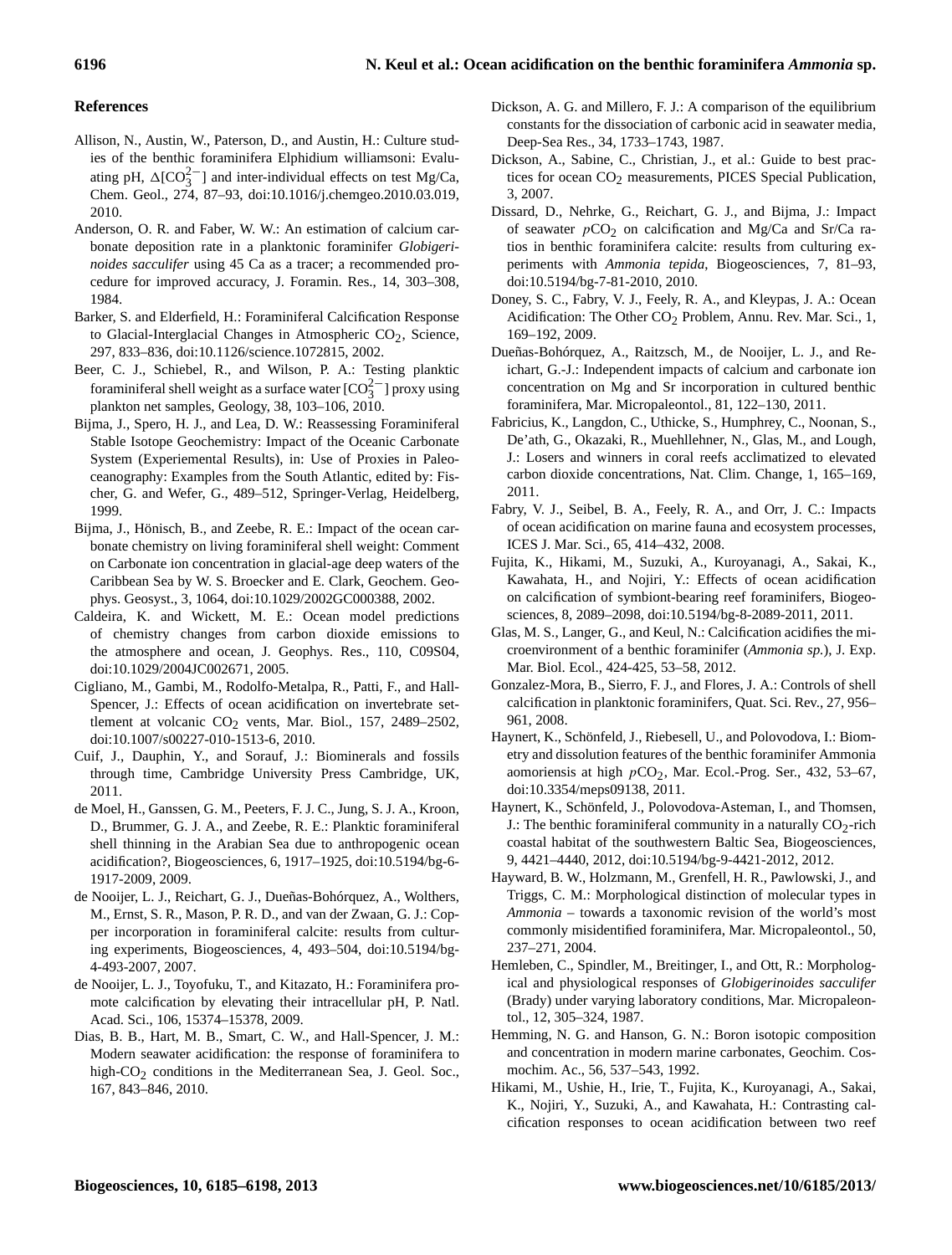foraminifers harboring different algal symbionts, Geophys. Res. Lett., 38, L19601, doi[:10.1029/2011GL048501,](http://dx.doi.org/10.1029/2011GL048501) 2011.

<span id="page-12-17"></span>Hoppe, C., Langer, G., and Rost, B.: *Emiliania huxleyi* shows identical responses to elevated  $pCO<sub>2</sub>$  in TA and DIC manipulations, J. Exp. Mar. Biol. Ecol., 406, 54–62, 2011.

<span id="page-12-10"></span>Hoppe, C. J. M., Langer, G., Rokitta, S. D., Wolf-Gladrow, D. A., and Rost, B.: Implications of observed inconsistencies in carbonate chemistry measurements for ocean acidification studies, Biogeosciences, 9, 2401–2405, 2012,

[http://www.biogeosciences.net/9/2401/2012/.](http://www.biogeosciences.net/9/2401/2012/)

- <span id="page-12-9"></span>Keul, N., Langer, G., de Nooijer, L. J., Nehrke, G., Reichart, G.-J., and Bijma, J.: Incorporation of uranium in benthic foraminiferal calcite reflects seawater carbonate ion concentration, Geochemistry, Geophysics, Geosystems, 14, 102–111, doi[:10.1029/2012GC004330,](http://dx.doi.org/10.1029/2012GC004330) 2013.
- <span id="page-12-16"></span>Kuroyanagi, A., Kawahata, H., Suzuki, A., Fujita, K., and Irie, T.: Impacts of ocean acidification on large benthic foraminifers: Results from laboratory experiments, Mar. Micropaleontol., 73, 190–195, 2009.
- <span id="page-12-3"></span>Langdon, C. and Atkinson, M. J.: Effect of elevated  $pCO<sub>2</sub>$  on photosynthesis and calcification of corals and interactions with seasonal change in temperature/irradiance and nutrient enrichment, J. Geophys. Res., 110, C09S07, doi[:10.1029/2004JC002576,](http://dx.doi.org/10.1029/2004JC002576) 2005.
- <span id="page-12-6"></span>Langer, G. and Bode, M.:  $CO<sub>2</sub>$  mediation of adverse effects of seawater acidification in *Calcidiscus leptoporus*, Geochem. Geophys. Geosyst., 12, Q05001, doi[:10.1029/2010GC003393,](http://dx.doi.org/10.1029/2010GC003393) 2011.
- <span id="page-12-4"></span>Langer, G., Geisen, M., Baumann, K.-H., Kläs, J., Riebesell, U., Thoms, S., and Young, J. R.: Species-specific responses of calcifying algae to changing seawater carbonate chemistry, Geochem. Geophys. Geosyst., 7, Q09006, doi[:10.1029/2005GC001227,](http://dx.doi.org/10.1029/2005GC001227) 2006.
- <span id="page-12-5"></span>Langer, G., Nehrke, G., Probert, I., Ly, J., and Ziveri, P.: Strain-specific responses of *Emiliania huxleyi* to changing seawater carbonate chemistry, Biogeosciences, 6, 2637–2646, doi[:10.5194/bg-6-2637-2009,](http://dx.doi.org/10.5194/bg-6-2637-2009) 2009.
- <span id="page-12-21"></span>Lombard, F., da Rocha, R. E., Bijma, J., and Gattuso, J.-P.: Effect of carbonate ion concentration and irradiance on calcification in planktonic foraminifera, Biogeosciences, 7, 247–255, doi[:10.5194/bg-7-247-2010,](http://dx.doi.org/10.5194/bg-7-247-2010) 2010.
- <span id="page-12-20"></span>Manno, C., Morata, N., and Bellerby, R.: Effect of ocean acidification and temperature increase on the planktonic foraminifer *Neogloboquadrina pachyderma* (sinistral), Polar Biol., 35, 1311–1319, 2012.
- McIntyre-Wressnig, A., Bernhard, J., M., McCorkle, D., C., and Hallock, P.: Non-lethal effects of ocean acidification on the symbiont-bearing benthic foraminifer Amphistegina gibbosa, Mar. Ecol.-Prog. Ser., 472, 45–60, doi[:10.3354/meps09918,](http://dx.doi.org/10.3354/meps09918) 2013.
- <span id="page-12-13"></span>Mehrbach, C., Culberson, C. H., Hawley, J. E., and Pytkowicz, R. M.: Measurement of the Apparent Dissociation Constants of Carbonic Acid in Seawater at Atmospheric Pressure, Limnol. Oceanogr., 18, 897–907, 1973.
- <span id="page-12-24"></span>Moy, A. D., Howard, W. R., Bray, S. G., and Trull, T. W.: Reduced calcification in modern Southern Ocean planktonic foraminifera, Nature Geosci, 2, 276–280, doi[:10.1038/ngeo460,](http://dx.doi.org/10.1038/ngeo460) 2009.
- <span id="page-12-25"></span>Naik, S. S., Naidu, P. D., Govil, P., and Godad, S.: Relationship between weights of planktonic foraminifer shell and surface water

CO3= concentration during the Holocene and Last Glacial Period, Mar. Geol., 275, 278–282, 2010.

- <span id="page-12-23"></span>Passow, U.: Switching perspectives: Do mineral fluxes determine particulate organic carbon fluxes or vice versa, Geochem. Geophys. Geosyst, 5, Q04002, doi[:10.1029/2003GC000670,](http://dx.doi.org/10.1029/2003GC000670) 2004.
- <span id="page-12-0"></span>Petit, J. R., Jouzel, J., Raynaud, D., Barkov, N. I., Barnola, J. M., Basile, I., Bender, M., Chappellaz, J., Davis, M., Delaygue, G., Delmotte, M., Kotlyakov, V. M., Legrand, M., Lipenkov, V. Y., Lorius, C., Pepin, L., Ritz, C., Saltzman, E., and Stievenard, M.: Climate and atmospheric history of the past 420,000 years from the Vostok ice core, Antarctica, Nature, 399, 429–436, doi[:10.1038/20859,](http://dx.doi.org/10.1038/20859) 1999.
- <span id="page-12-12"></span>Pierrot, D., Lewis, E., and Wallace, D.: MS Excel program developed for  $CO<sub>2</sub>$  system calculations, ORNL/CDIAC-105. Carbon Dioxide Information Analysis Center, Oak Ridge National Laboratory, US Department of Energy, Oak Ridge, Tennessee, 2006.
- <span id="page-12-8"></span>Raitzsch, M., Dueñas-Bohórquez, A., Reichart, G.-J., de Nooijer, L. J., and Bickert, T.: Incorporation of Mg and Sr in calcite of cultured benthic foraminifera: impact of calcium concentration and associated calcite saturation state, Biogeosciences, 7, 869– 881, doi[:10.5194/bg-7-869-2010,](http://dx.doi.org/10.5194/bg-7-869-2010) 2010.
- <span id="page-12-14"></span>R Core Team: R: A Language and Environment for Statistical Computing, [http://www.R-project.org/,](http://www.R-project.org/) iSBN 3-900051-07-0, 2012.
- Reymond, C. E., Lloyd, A., Kline, D. I., Dove, S. G., and Pandolfi, J. M.: Decline in growth of foraminifer Marginopora rossi under eutrophication and ocean acidification scenarios, Glob. Change Biol., 19, 291–302, doi[:10.1111/gcb.12035,](http://dx.doi.org/10.1111/gcb.12035) 2013.
- <span id="page-12-18"></span>Rink, S., Koehl, M., Bijma, J., and Spero, H. J.: Microsensor studies of photosynthesis and respiration in the symbiotic foraminifer *Orbulina universa*, Mar. Biol., 131, 583–595, 1998.
- <span id="page-12-19"></span>Rost, B., Zondervan, I., and Wolf-Gladrow, D.: Sensitivity of phytoplankton to future changes in ocean carbonate chemistry: current knowledge, contradictions and research directions, Mar. Ecol.- Prog. Ser., 227, 227–237, 2008.
- <span id="page-12-22"></span>Russell, A. D., Hönisch, B., Spero, H. J., and Lea, D. W.: Effects of seawater carbonate ion concentration and temperature on shell U, Mg, and Sr in cultured planktonic foraminifera, Geochim. Cosmochim. Ac., 68, 4347–4361, 2004.
- <span id="page-12-2"></span>Sabine, C. L., Feely, R. A., Gruber, N., Key, R. M., Lee, K., Bullister, J. L., Wanninkhof, R., Wong, C. S., Wallace, D. W. R., Tilbrook, B., Millero, F. J., Peng, T.-H., Kozyr, A., Ono, T., and Rios, A. F.: The Oceanic Sink for Anthropogenic  $CO<sub>2</sub>$ , Science, 305, 367–371, 2004.
- <span id="page-12-7"></span>Schiebel, R.: Planktic foraminiferal sedimentation and the marine calcite budget, Global Biogeochem. Cy., 16, 1065, doi[:10.1029/2001GB001459,](http://dx.doi.org/10.1029/2001GB001459) 2002.
- <span id="page-12-1"></span>Siegenthaler, U., Stocker, T. F., Monnin, E., Lüthi, D., Schwander, J., Stauffer, B., Raynaud, D., Barnola, J.-M., Fischer, H., Masson-Delmotte, V., and Jouzel, J.: Stable Carbon Cycle-Climate Relationship During the Late Pleistocene, Science, 310, 1313–1317, 2005.
- <span id="page-12-15"></span>Sinutok, S., Hill, R., Doblin, M. A., Wuhrer, R., and Ralph, P. J.: Warmer more acidic conditions cause decreased productivity and calcification in subtropical coral reef sediment-dwelling calcifiers, Limnol. Oceanogr., 56, 1200–1212, 2011.
- <span id="page-12-11"></span>Stoll, M. H. C., Bakker, K., Nobbe, G. H., and Haese, R. R.: Continuous-Flow Analysis of Dissolved Inorganic Carbon Content in Seawater, Anal. Chem., 73, 4111–4116, doi[:10.1021/ac010303r,](http://dx.doi.org/10.1021/ac010303r) 2001.